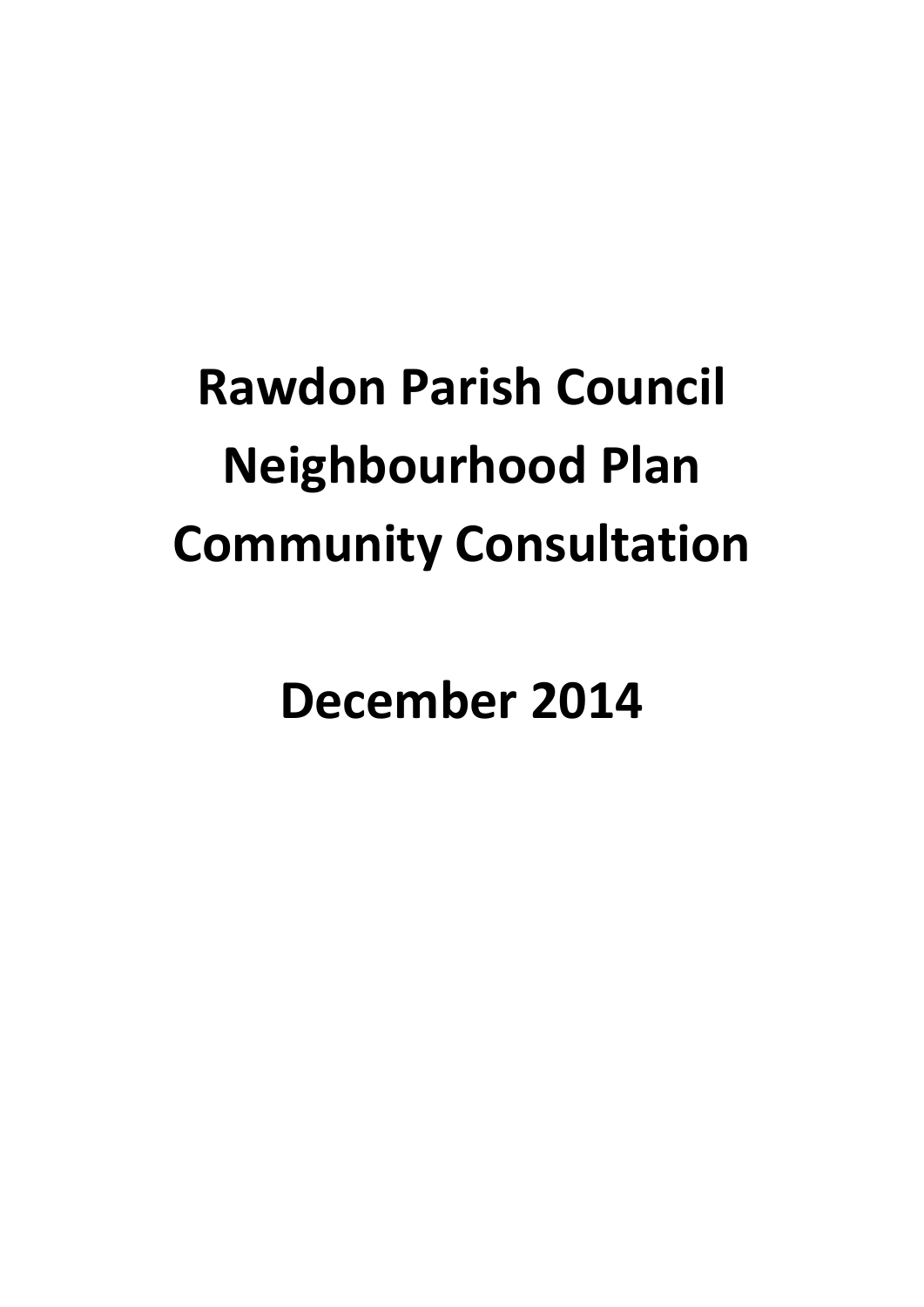#### **Introduction**

This report contains an analysis of questions and answers posed to the residents of Rawdon. Each analysis for each question contains a graph that best represents the data as well as comments section which contains any other information that we feel is necessary.

#### **Number of Questionnaires Returned Analysed - 310**

#### **Number not included – 2**

Two questionnaires returned were not included in the analysis. One contained none of the questions answered whilst the other contained answers of a nature not suitable to include.



Below are the details of the age bands of the respondents:

#### **Variables**

It was found that the questionnaires were not always completed correctly. Some respondents did not tick any box whilst some ticked more than one box. On the occasion that more than one box was ticked this was included on the analysis as two options selected. Where residents ticked all boxes this was included under the 'All are important' option for questions  $1 - 15$ . For questions 16 onwards all selections were counted individually. A note was made throughout where no answer was selected.

Otherwise, the rest of the data was fairly self-explanatory as can be seen by the graphs below, we believe that with your local knowledge and the information garnered from these questionnaires you will be able to get a vivid picture of what the residents of Rawdon want from the proposed Neighbourhood Plan.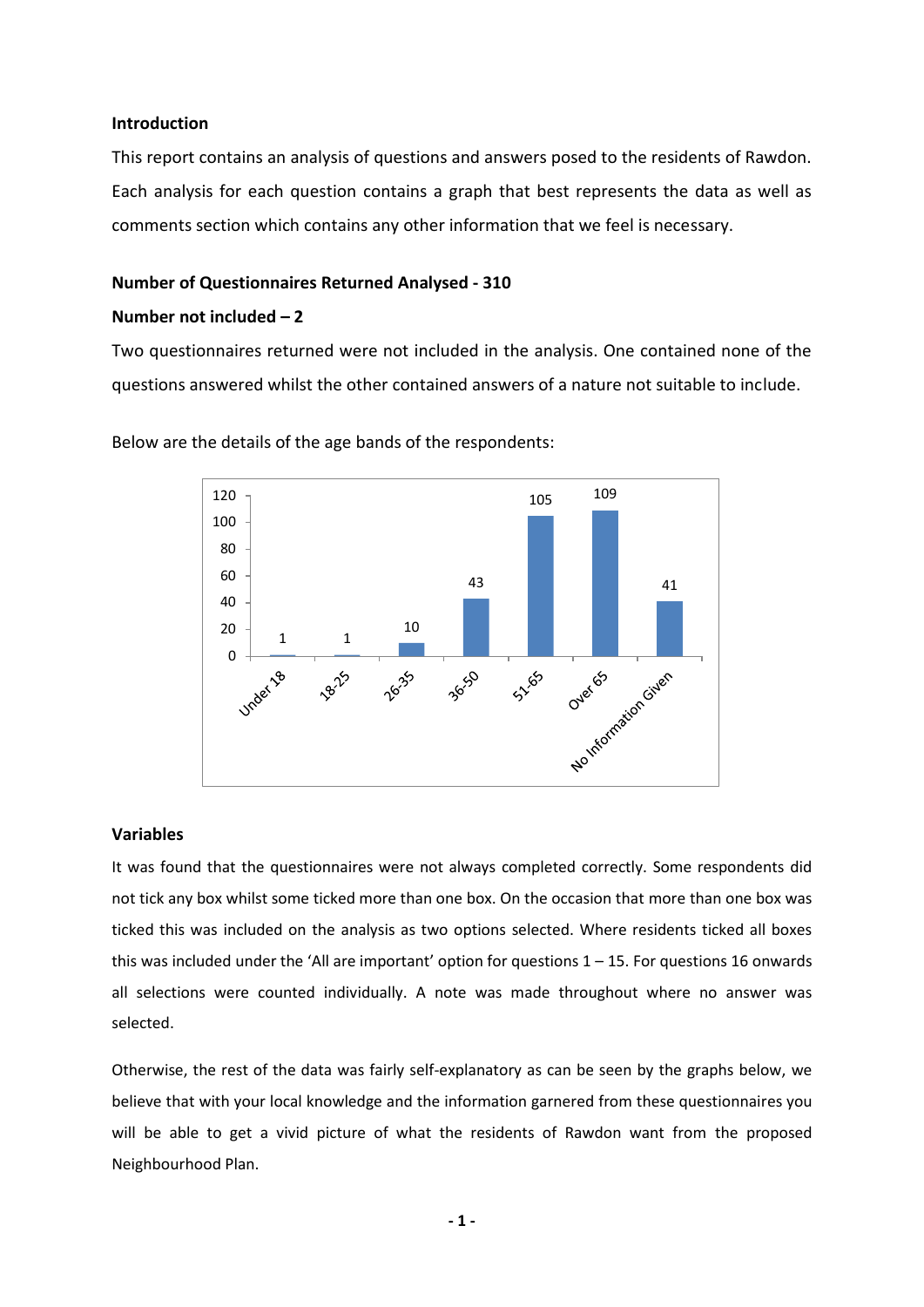#### **Appendecees**

#### Appendix A – Contact Spreadsheet

This spreadsheet contains all the collected contact details from the returned questionnaires. All information given was inputted into the spreadsheet regardless of how much was missing.

#### Appendix B – Raw Data

This spreadsheet contains an individual tab on each question. Contained within are the raw numbers, information on general comments given and the graph produced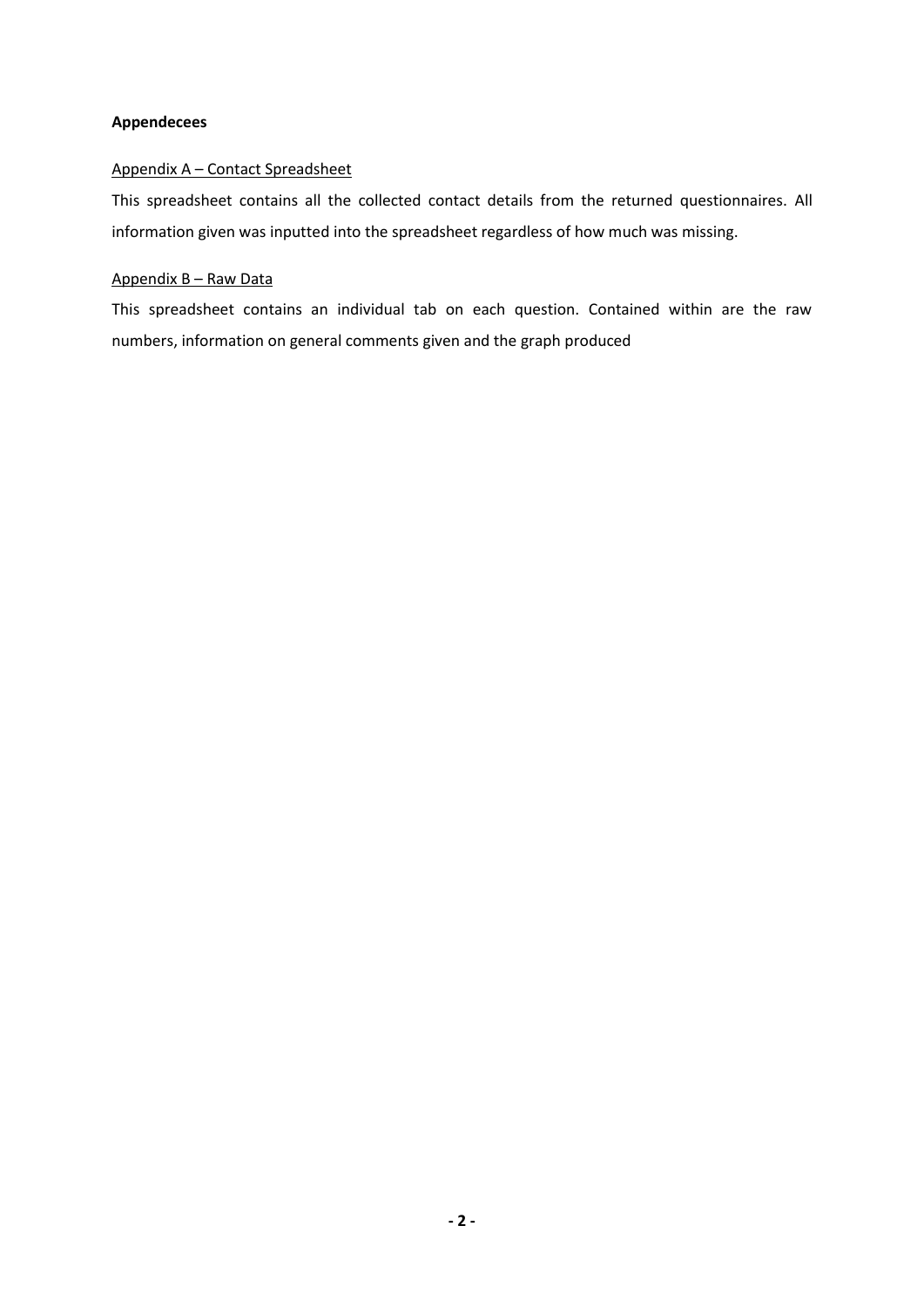# **QUESTION 1 - Design**



What is your view on materials to be used in new buildings?

## **Comments**

Although the majority of respondents agreed that a mixture of materials and methods should be used other comments were made such as; it needs to be sustainable, well-built and very presentable. Additionally, residents noted that stone built properties would be desirable and no high rise building should be built.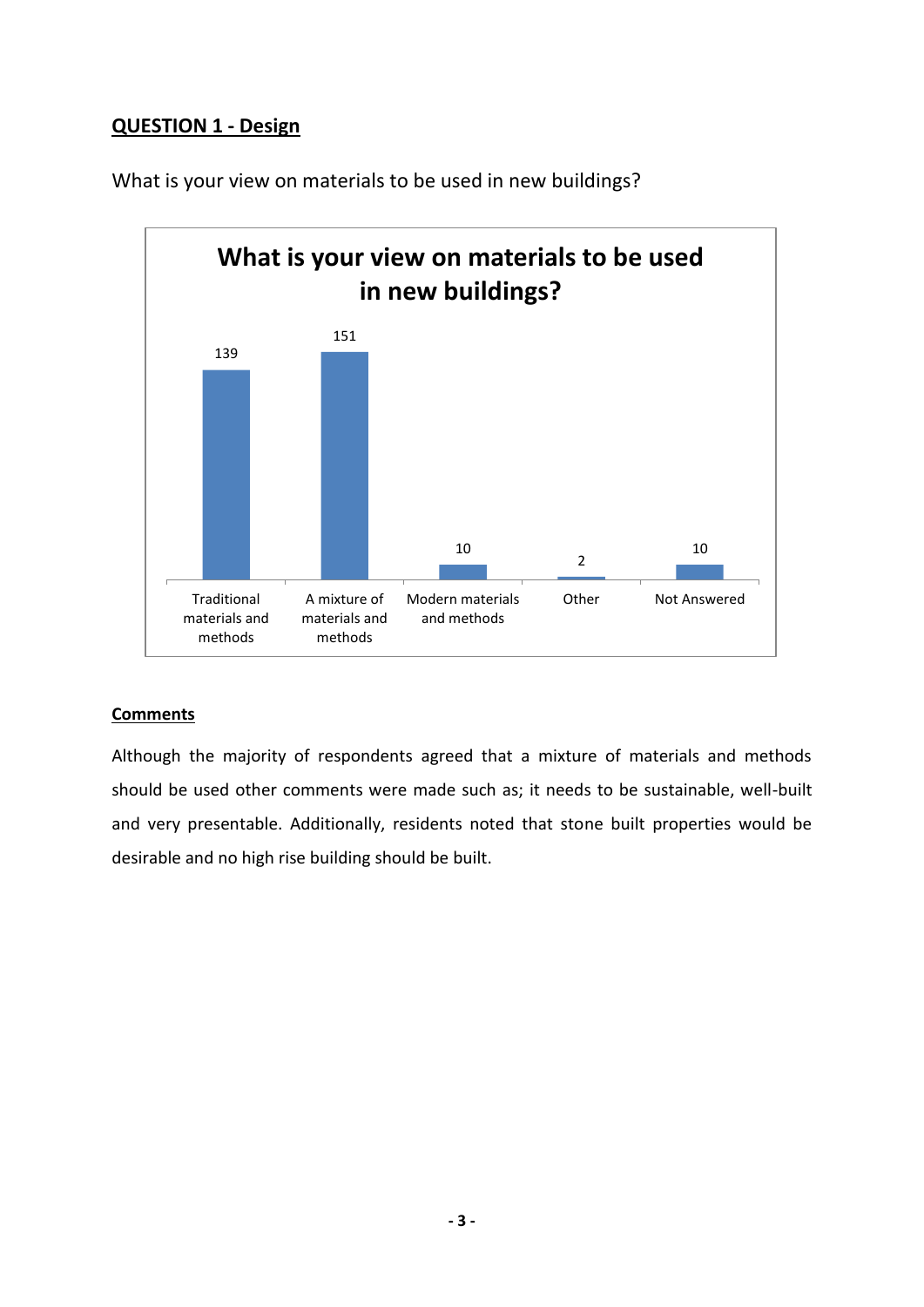## **QUESTION 2 - Design**



What is your view on the design of new buildings?

## **Comments**

It was substantially agreed that the design of the building should match the current surroundings but also have a distinctive feel that Rawdon currently possesses without feeling like large estates. High on residents' priorities was to ensure new properties had ample parking as well as looking at the possibilities of more high-tec and eco buildings.

/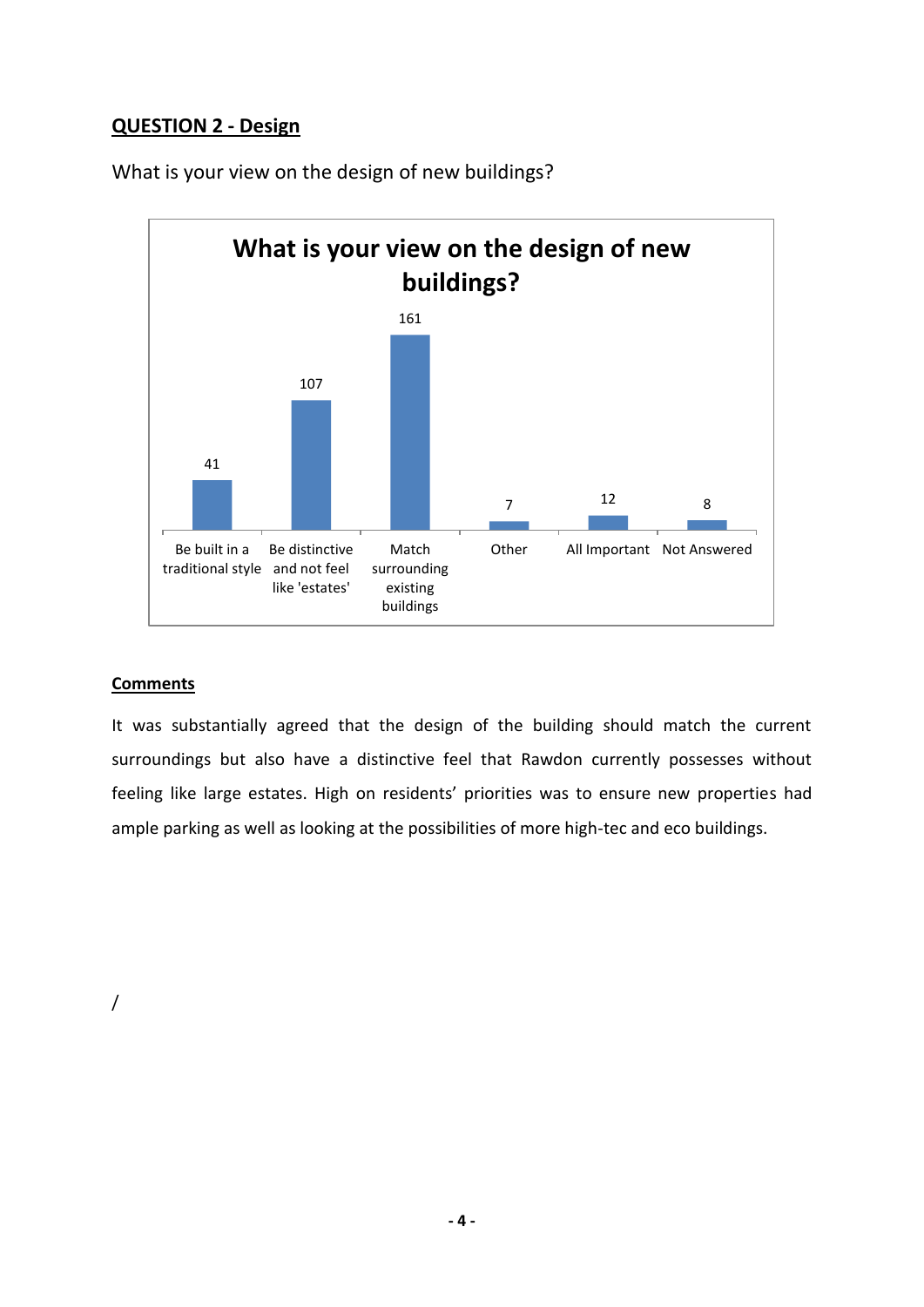# **QUESTION 3 - Design**



What other plans should the plan cover in terms of design?

## **Comments**

Again, it was noted that any design plan should include a requirement for ample parking. Moreover, designs should include large open spaces as well as safe play areas whilst some residents stated that there should not be excessive street furniture.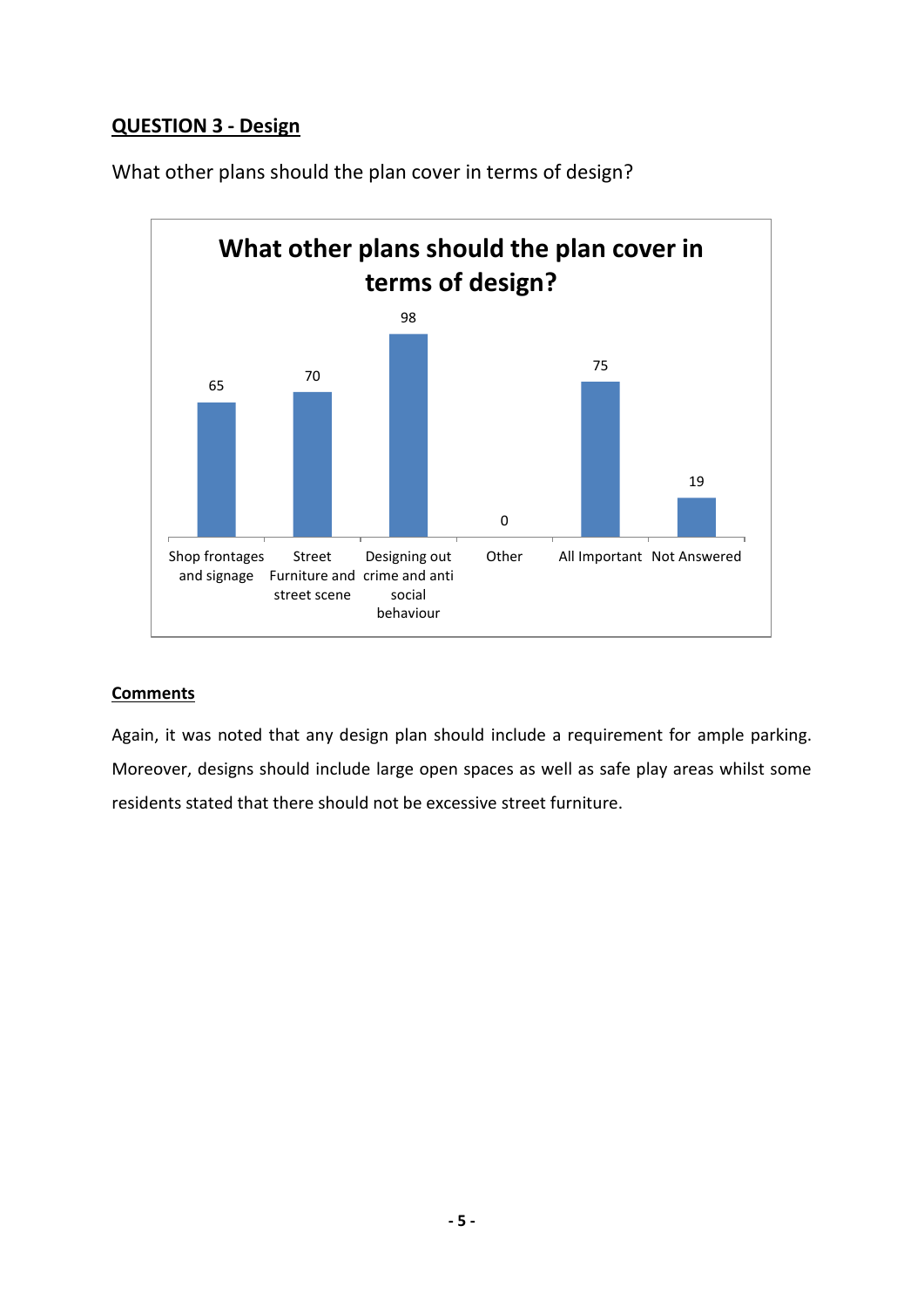# **QUESTION 4 - Education**

How would you prefer to see the number of places at our schools increase?



#### **Comments**

The respondents stated that although there should be an expansion of all schools in the Rawdon area a small minority (6 in total) stated there should be no expansion at all. Three of those who said there should be a new school noted that this should not be a 'free school'. It was clear that although expansion was desired, this should not be in the form of larger class sizes.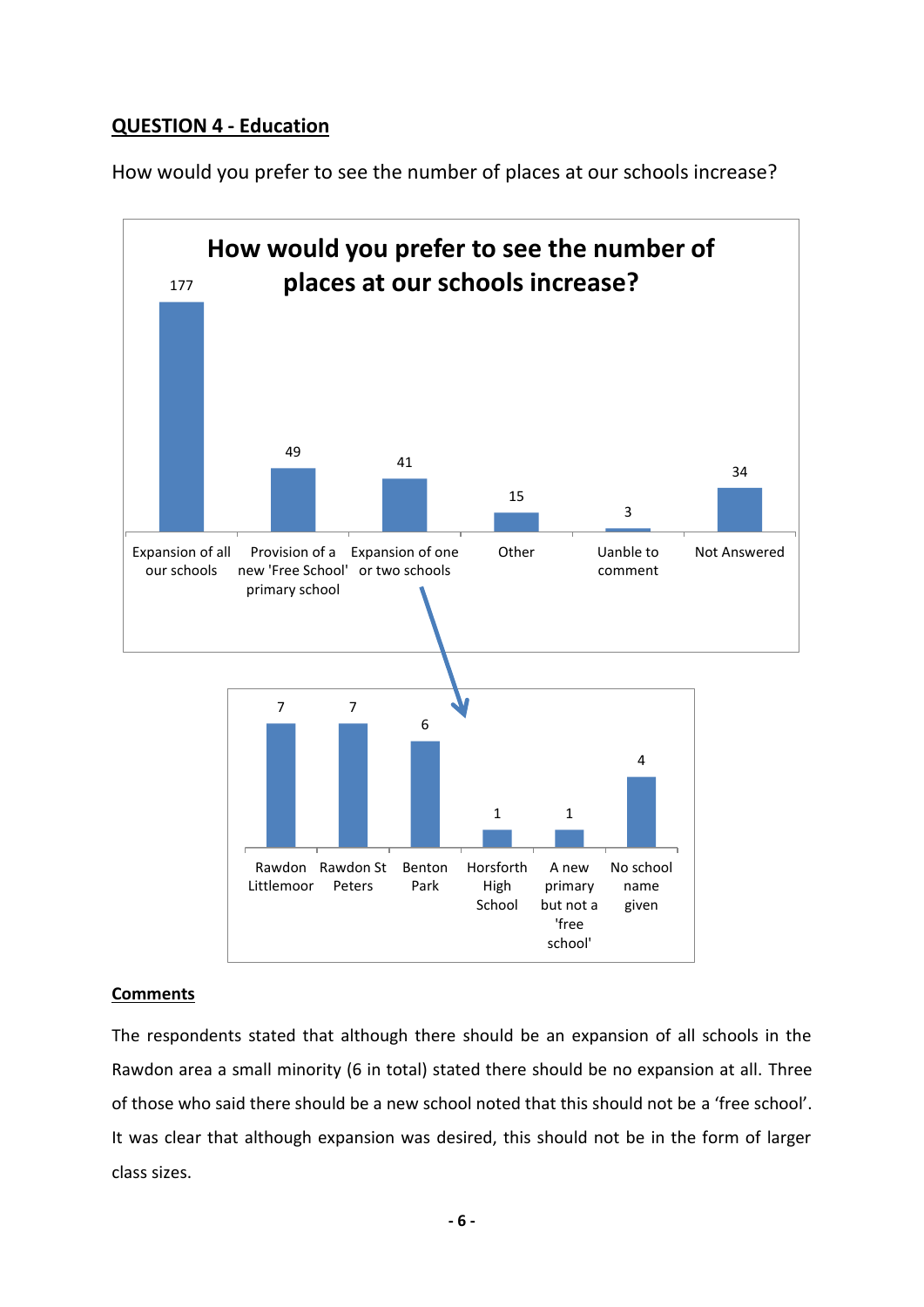# **QUESTION 5 - Education**



What must happen before school expansion can take place?

## **Comments**

It was clear that residents of Rawdon felt strongly about what they see as a parking 'problem' around the streets of Rawdon. Many respondents said that other modes of transport should be investigated and encouraged such as buses, cycling and walking. Thirty two said that all the answers were important.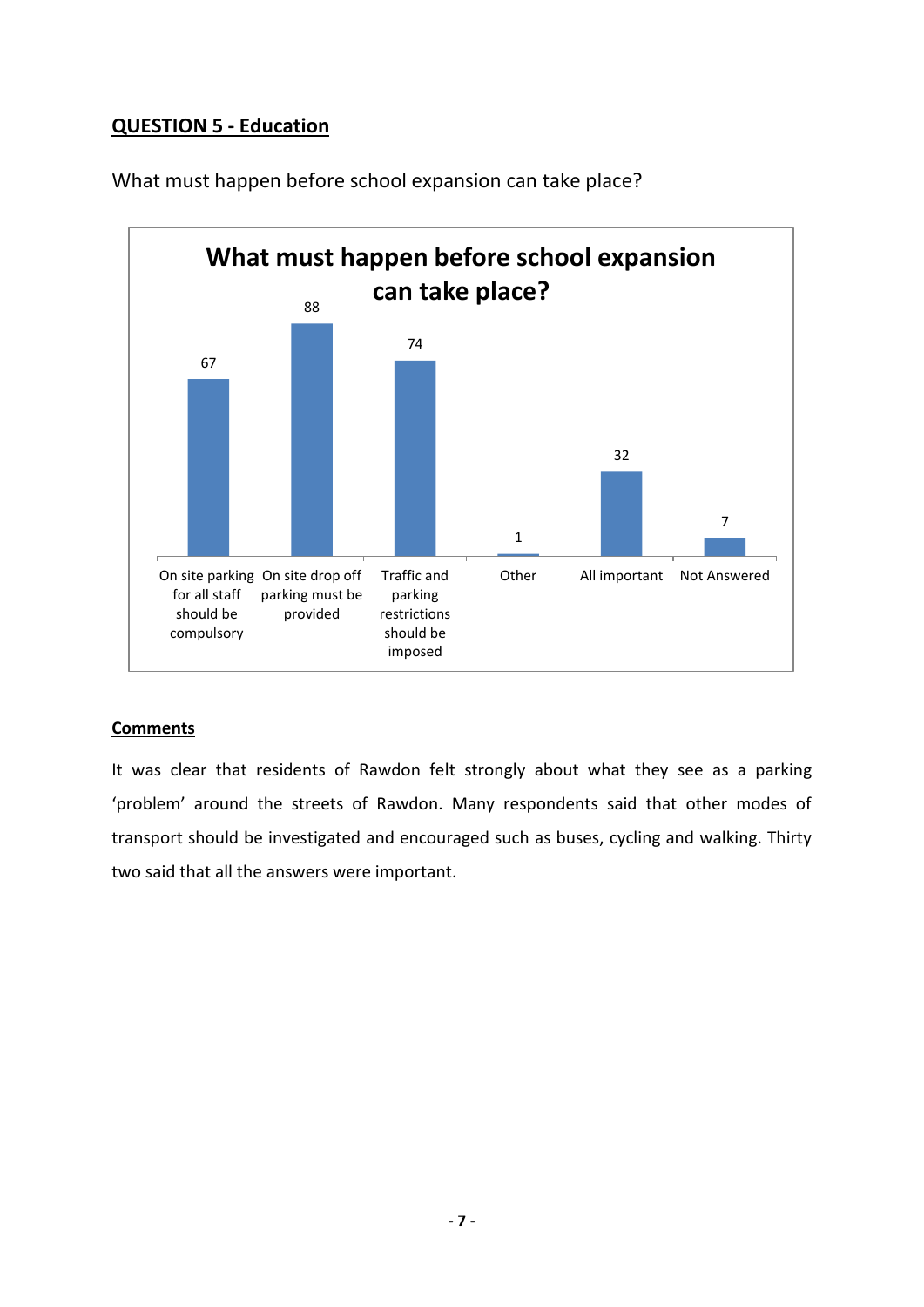# **QUESTION 6 - Education**

Horsforth's Leeds Trinity University wants to grow - what would be the best solution?



## **Comments**

This was one of the questions that many residents did not answer. It was obvious that residents were not against (five said no growth) expansion of the campus although many said this should include more parking. Residents said areas of the university not used often should be utilised or the creation of a sister site elsewhere should be investigated.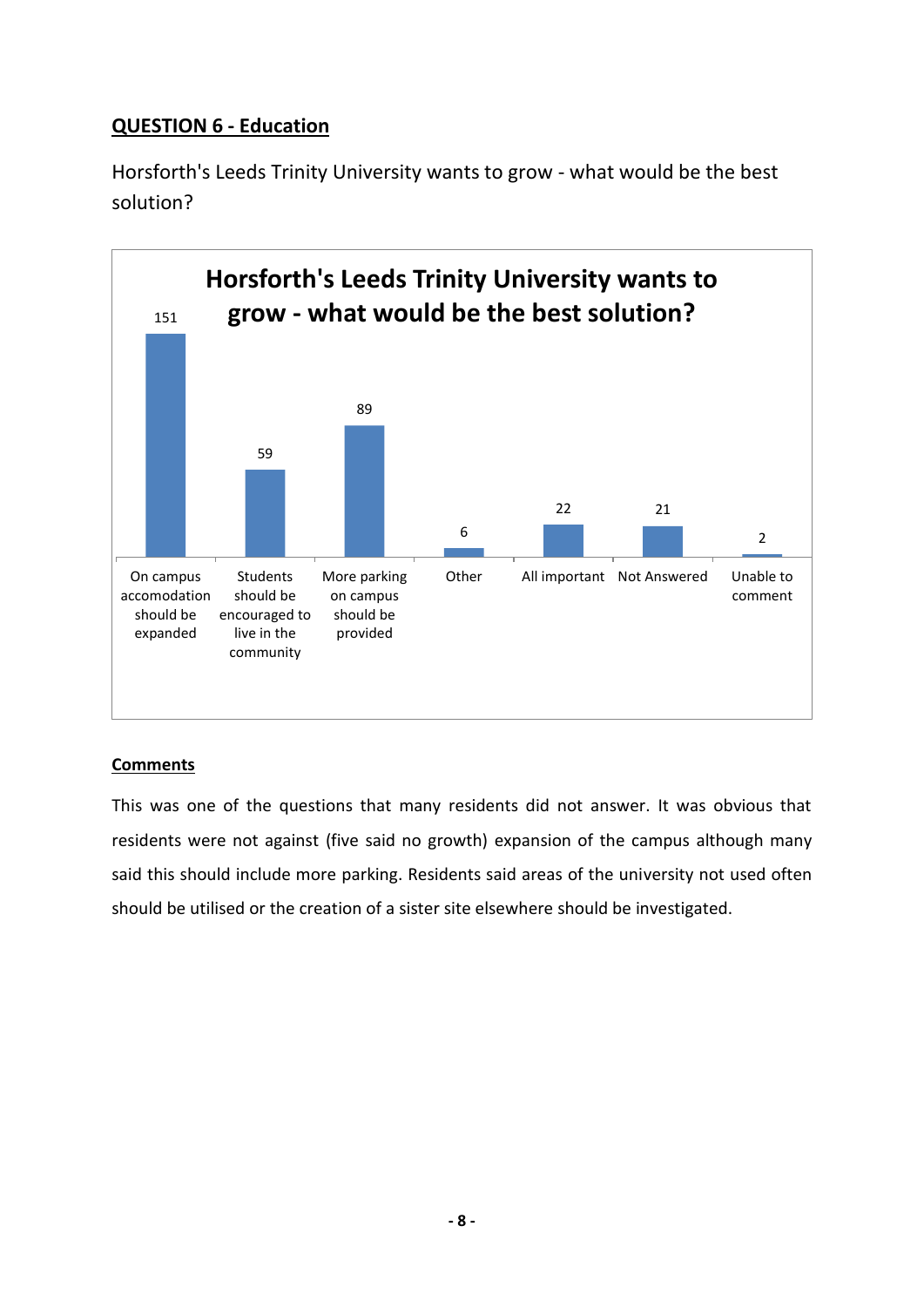# **QUESTION 7 - Leisure**

Are there any facilities we should identify as a community asset to help prevent losing them?

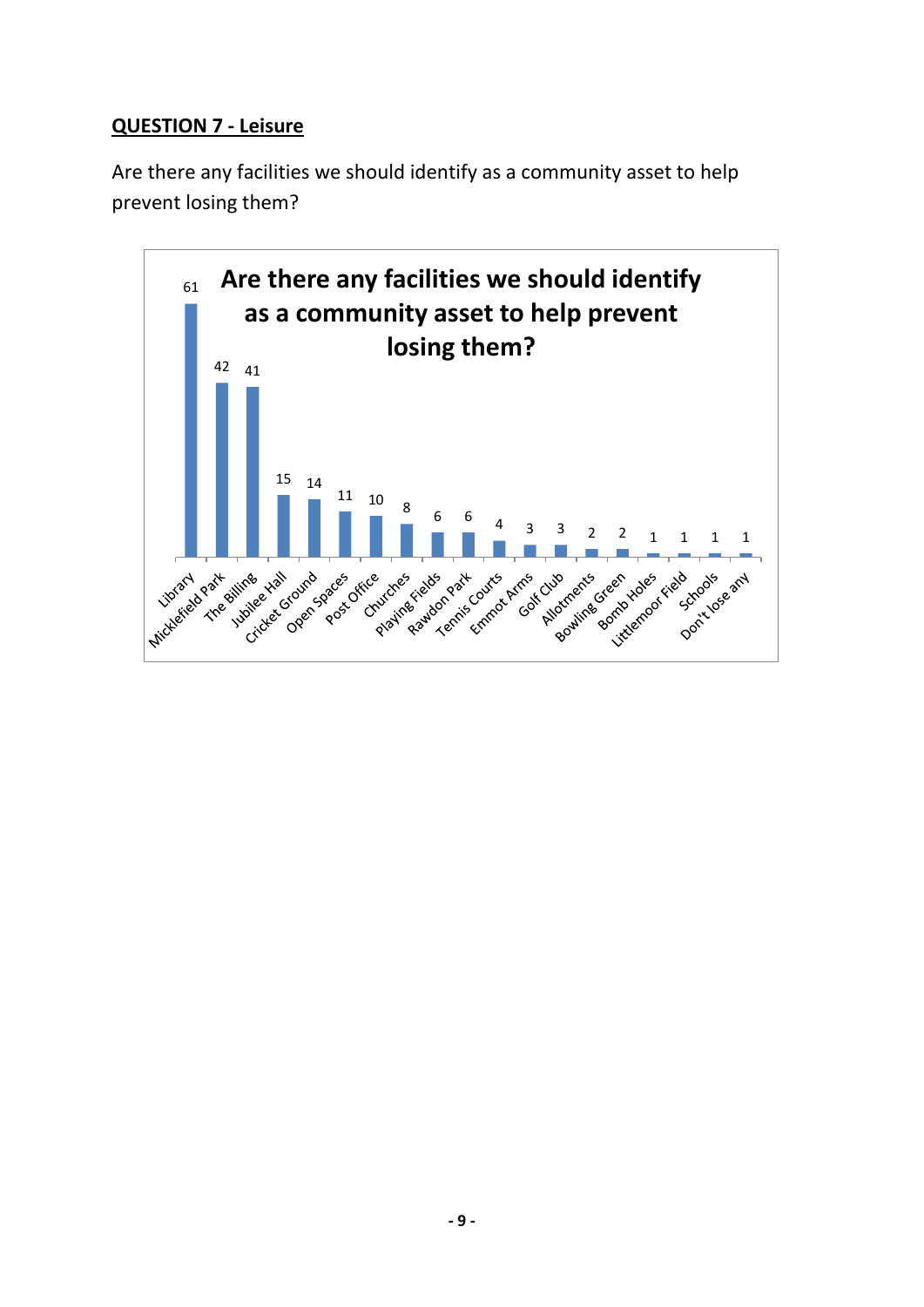# **QUESTION 8 - Leisure**



What type of leisure facility do you regularly use outside Rawdon?

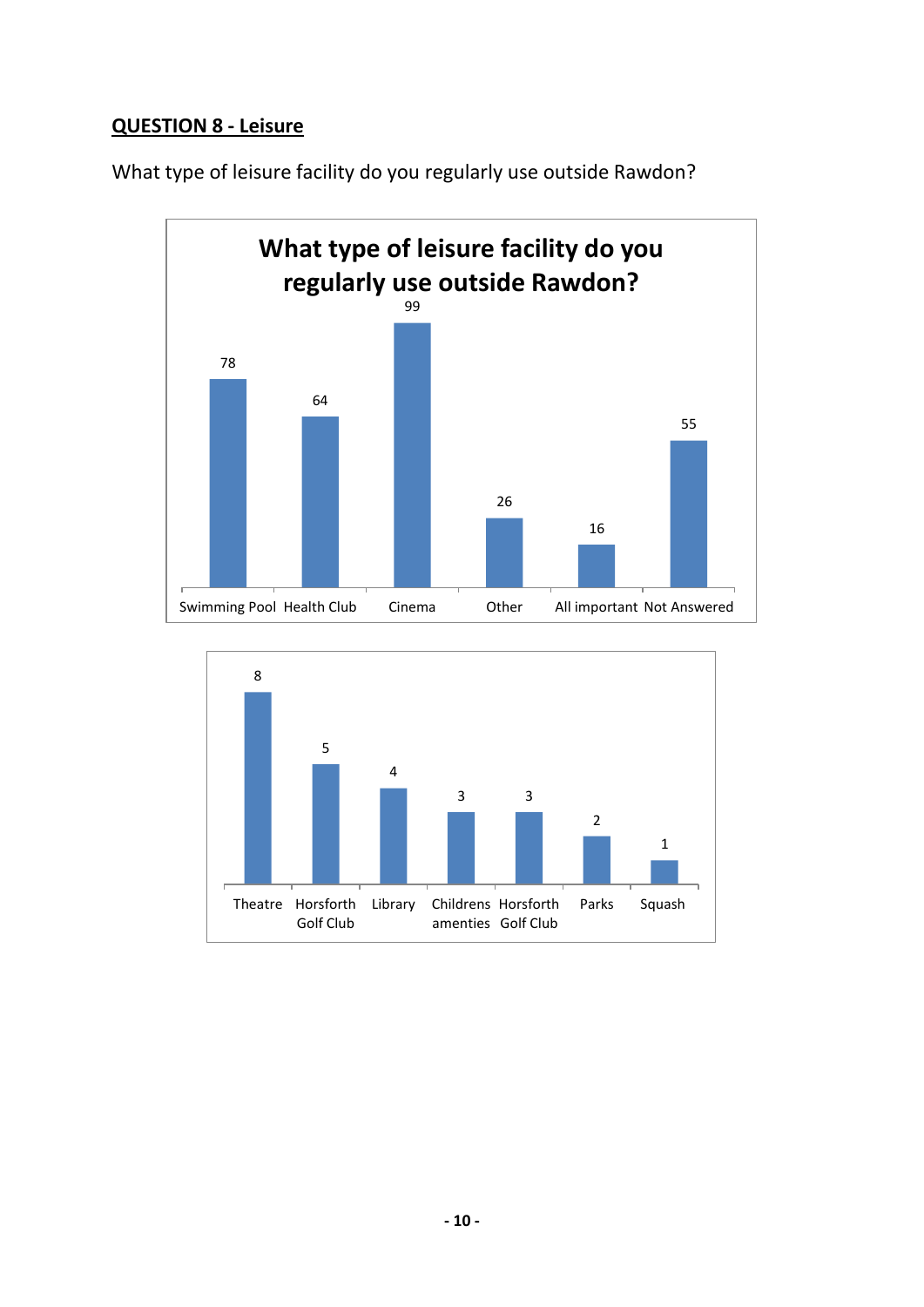# **QUESTION 9 - Leisure**



Which of Rawdon's Leisure facilities are most important?

## **Comments**

This question required participants to rank the leisure facilities that they feel are most important from 1<sup>st</sup> to 3<sup>rd</sup>. Therefore, a 1<sup>st</sup> place rank meant they received 3 points, 2<sup>nd</sup> place 2 points and 3<sup>rd</sup> place one point. Rawdon Billing was unanimously voted as the most important.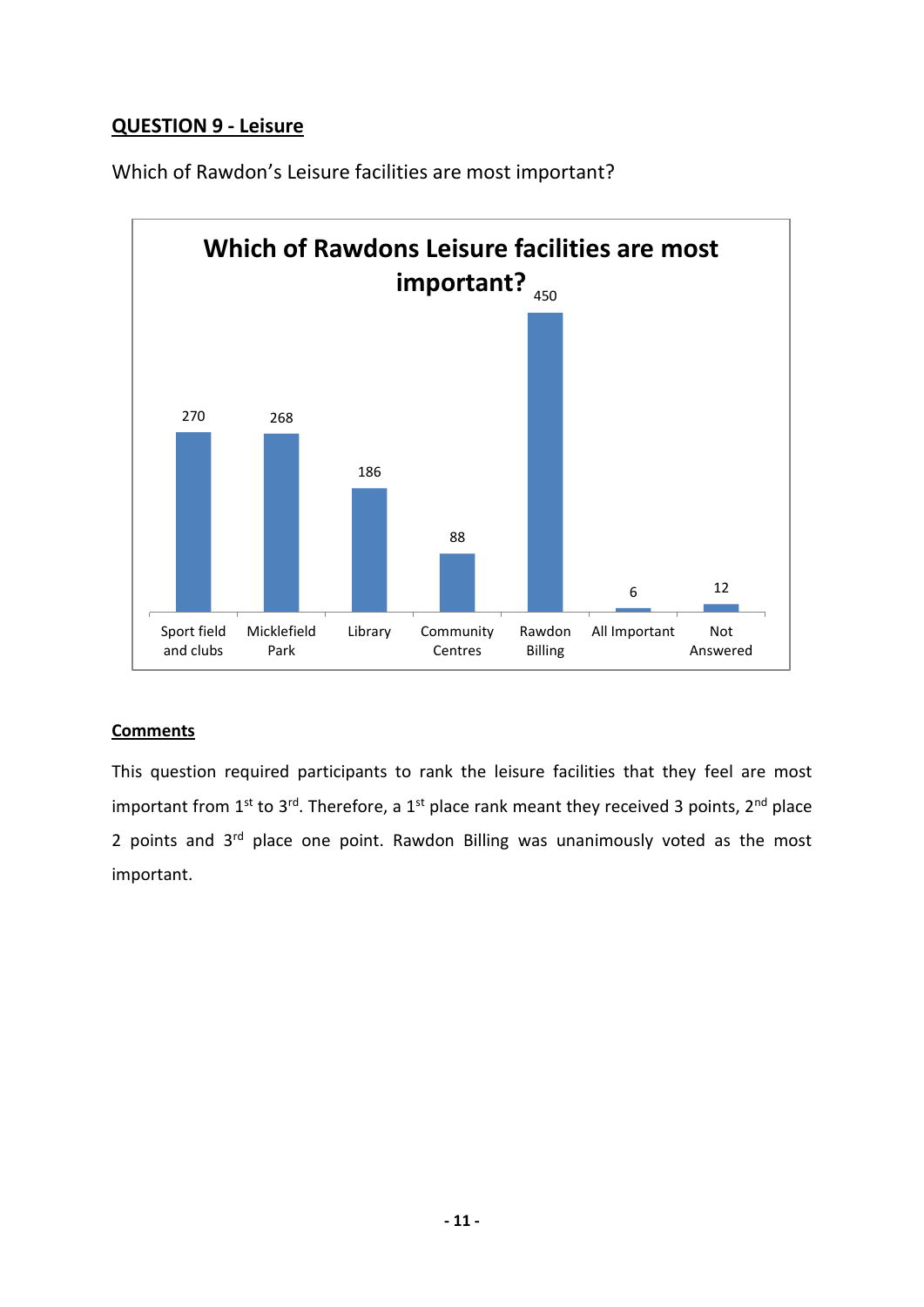# **QUESTION 10 - Conservation**



What should we retain and conserve about Rawdon?

## **Comments**

Although many residents felt like the green spaces and countryside are most important to conserve 102 participants said they felt every aspect of Rawdon was important.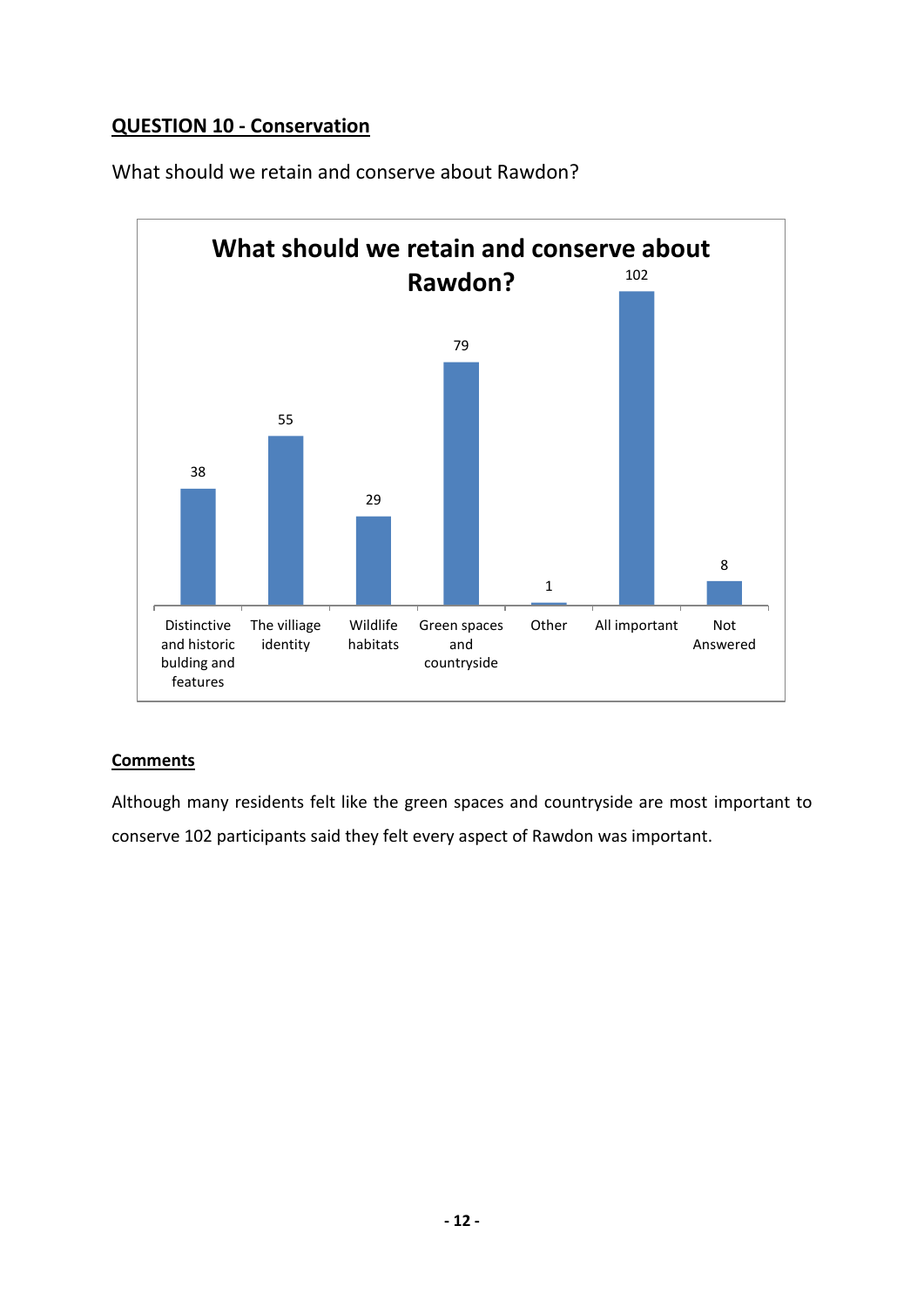# **QUESTION 11 - Conservation**

How should we deal with Rawdon's conservation areas?



## **Comments**

It was obvious from the results that the vast majority of residents felt that Rawdon's conservation areas should be strengthened and expanded. Only a small number of residents felt that they are out of date whilst eighteen felt that other areas (such as the Town Street and St Peters Church) should also be considered for conservation.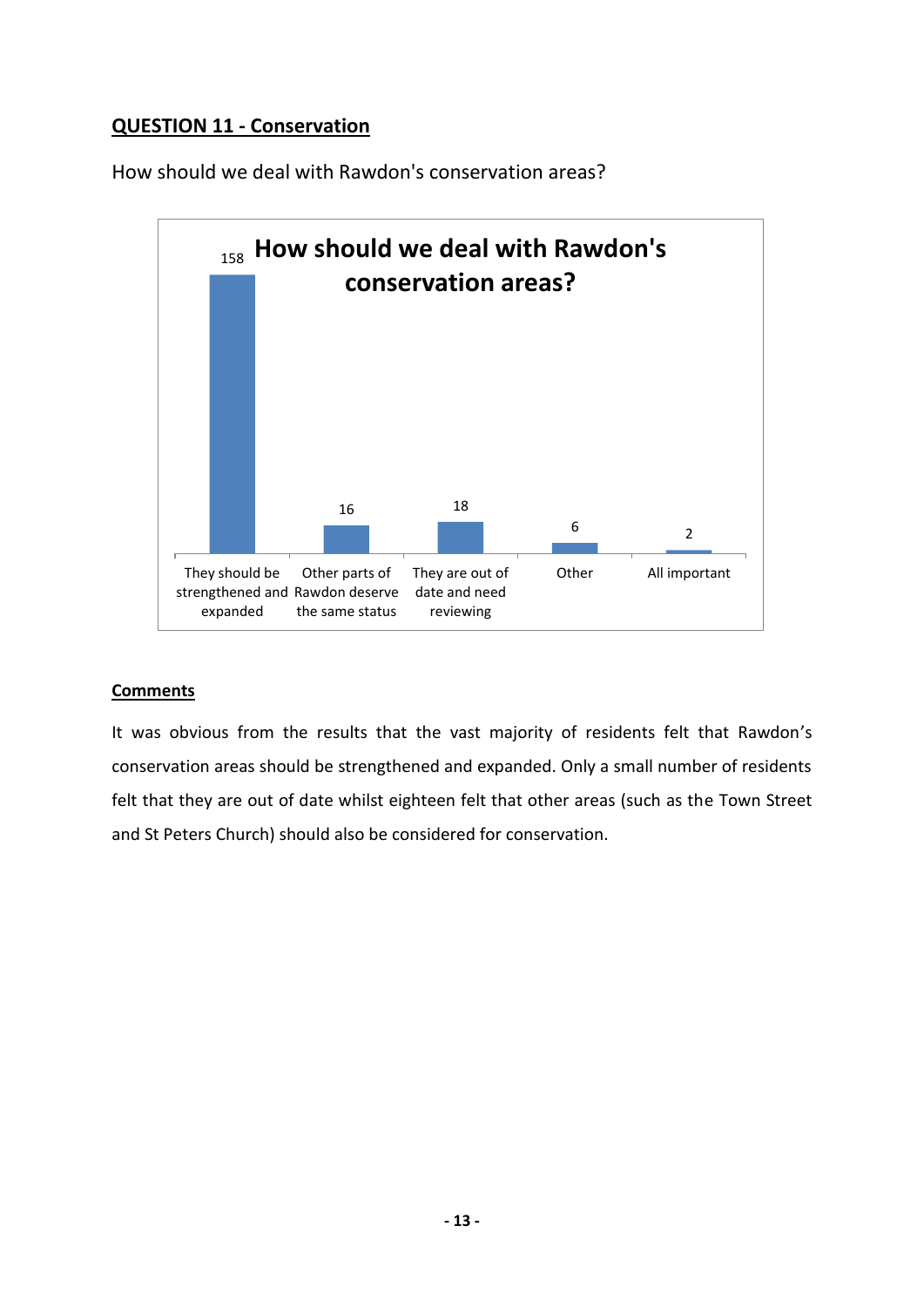# **QUESTION 12 - Conservation**



How should we deal with heritage buildings that are not already protected?

## **Comments**

Although respondents felt that heritage buildings should be retained where possible, they also felt that they should also be listed. Residents responded that sympathetic and sustainable renovation should be used and the possibility that these building could be used for youth activities and projects should be investigated.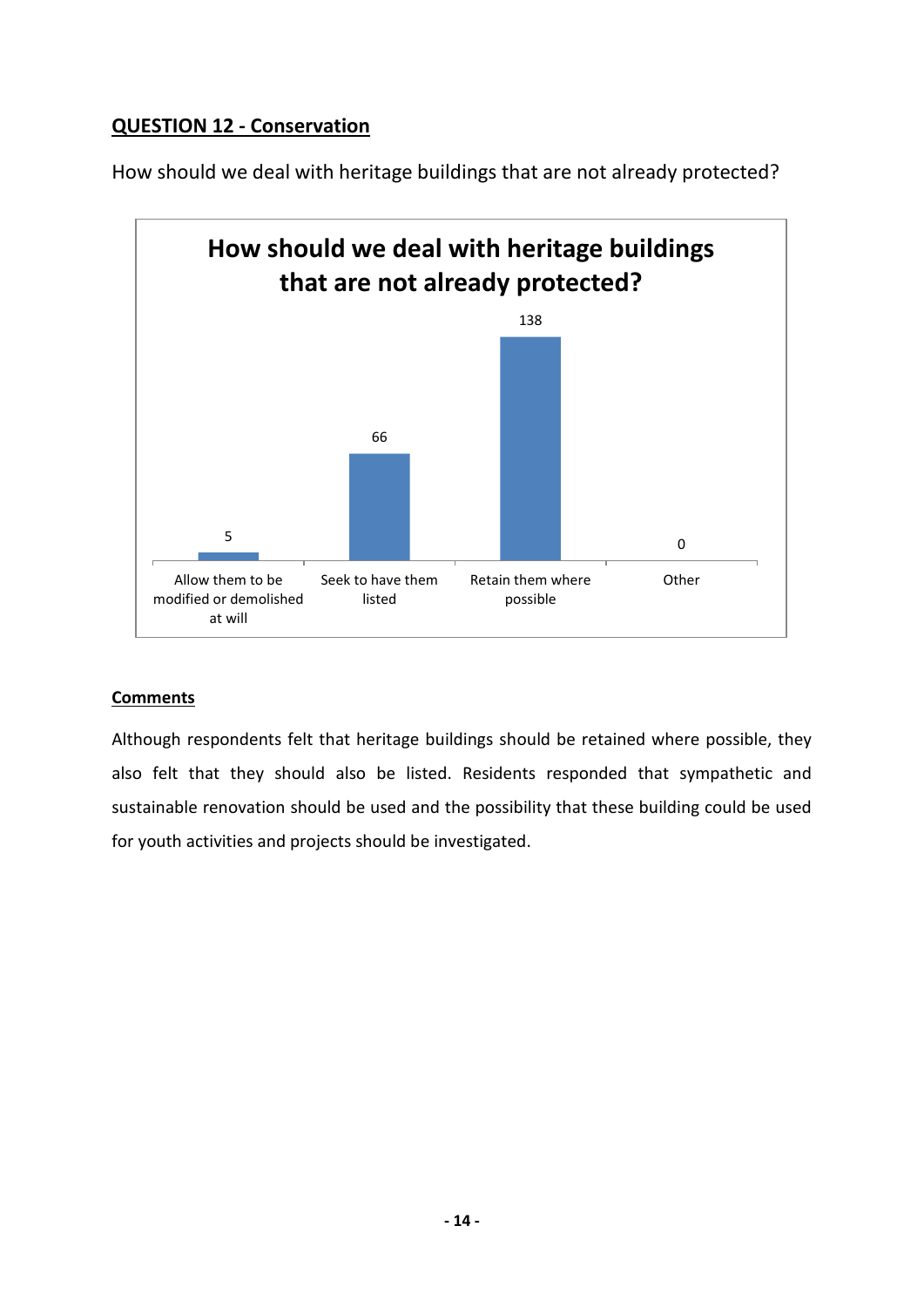# **QUESTION 13 – Youth and Retired**





## **Comments**

Participants responded that developers should include all options in their developments with many commenting that the idea that funding should be provided by them was a good idea. Many residents felt there should be detailed consultation with youth and those who were likely to use the services as well as schools. Another resident noted that the park and green spaces around the back of the church should be renovated for use.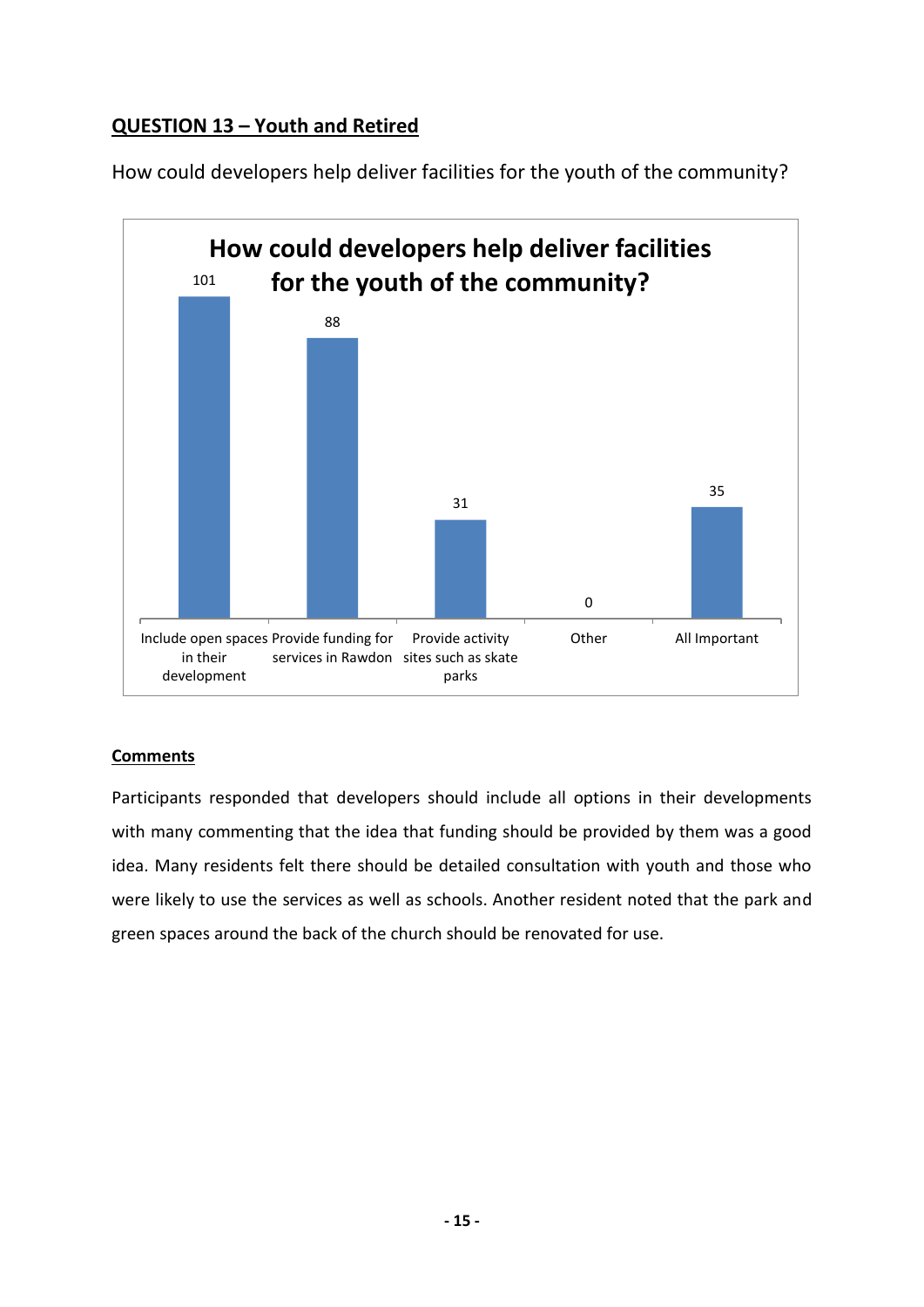# **QUESTION 14 – Youth and Retired**

Can you suggest where facilities for youth and retired people could be provided?

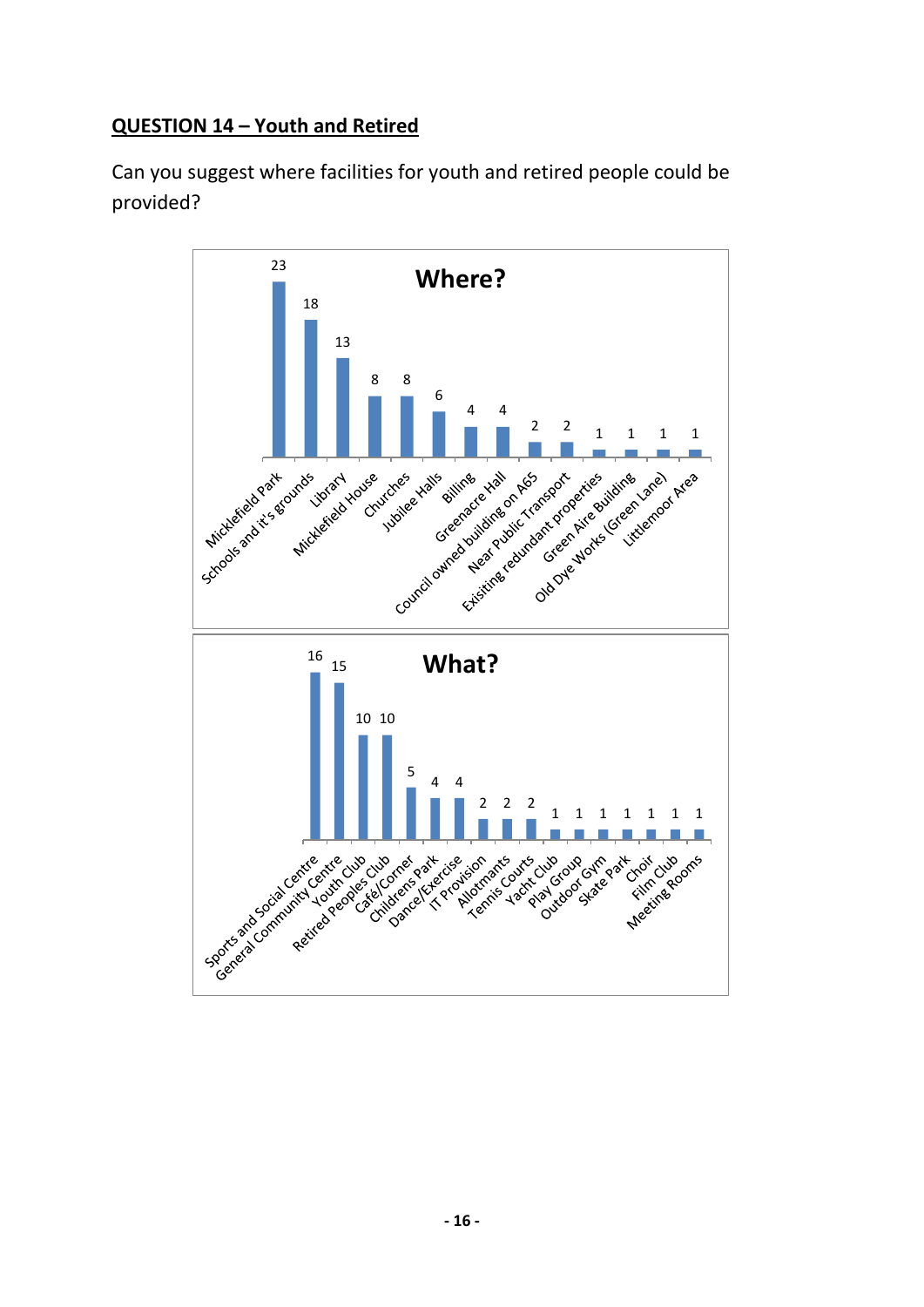# **QUESTION 15 – Youth and Retired**

How could developers help deliver facilities for the retired people of the community?



## **Comments**

Residents felt that better transport should be provided around Rawdon (such as a little hopper bus that can run through the day time to allow older people to run errands). Additionally, some raised the idea that more housing should be provided but retirement homes are not the answer. Rather, small detached properties should be developed that would mean residents can downsize.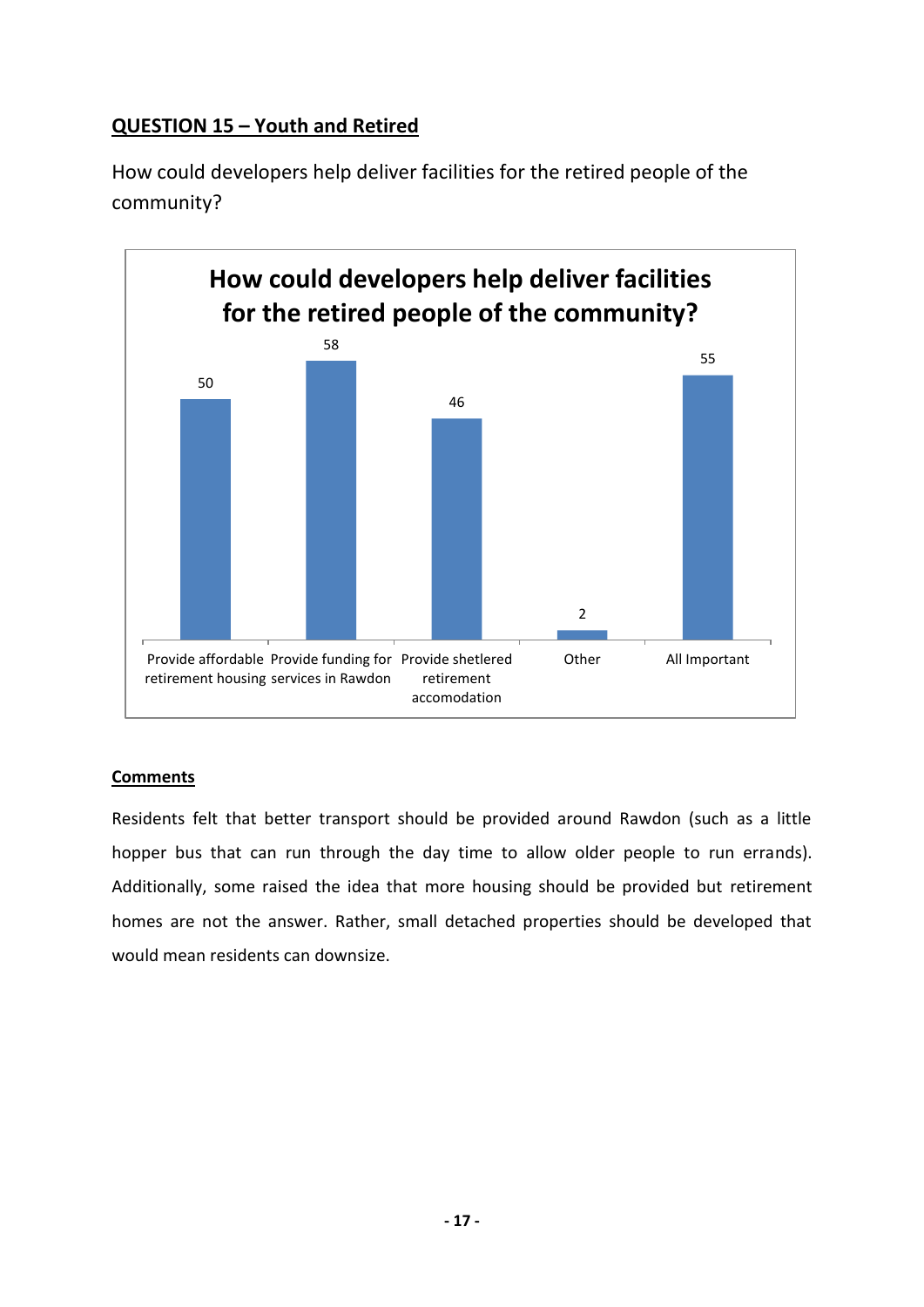## **Notes on questions 16 through to 28**

For some of the graphs below, in examples where a huge array of answers was given by the residents, I have only included those which have 2 or more examples (or in the case of question 25, 9 or more). E.g. in question 19 regarding infrastructure where individuals were asked to provide examples of infrastructure issues I have only included those in which 2 or more people highlighted this as an issue. There are a further 28 examples where only one resident has picked this and I felt that in analysis this information is not as important for comparison sake. Please note that all data including figures for non-answered questions is contained in the accompanying spreadsheet.

For question 22 where the residents were given a choice of three answers depending on how important they felt the answer was I had to interpret some of the answers given following trends I had noted, as not all people answered this correctly (i.e. instead of listing the choices in order of preference 1, 2 and 3, they just ticked one or maybe two or three selections. Where this was the case, I took their selection and interpreted what order I thought their choice was in using answers given by other residents (e.g. where there was two ticked boxes, I looked to see which of the two was the most popular choice and marked that as a 1, and the remaining one as a 2). Where the resident ticked all the boxes, I marked this as not answered and these results can be seen in the accompanying spreadsheet.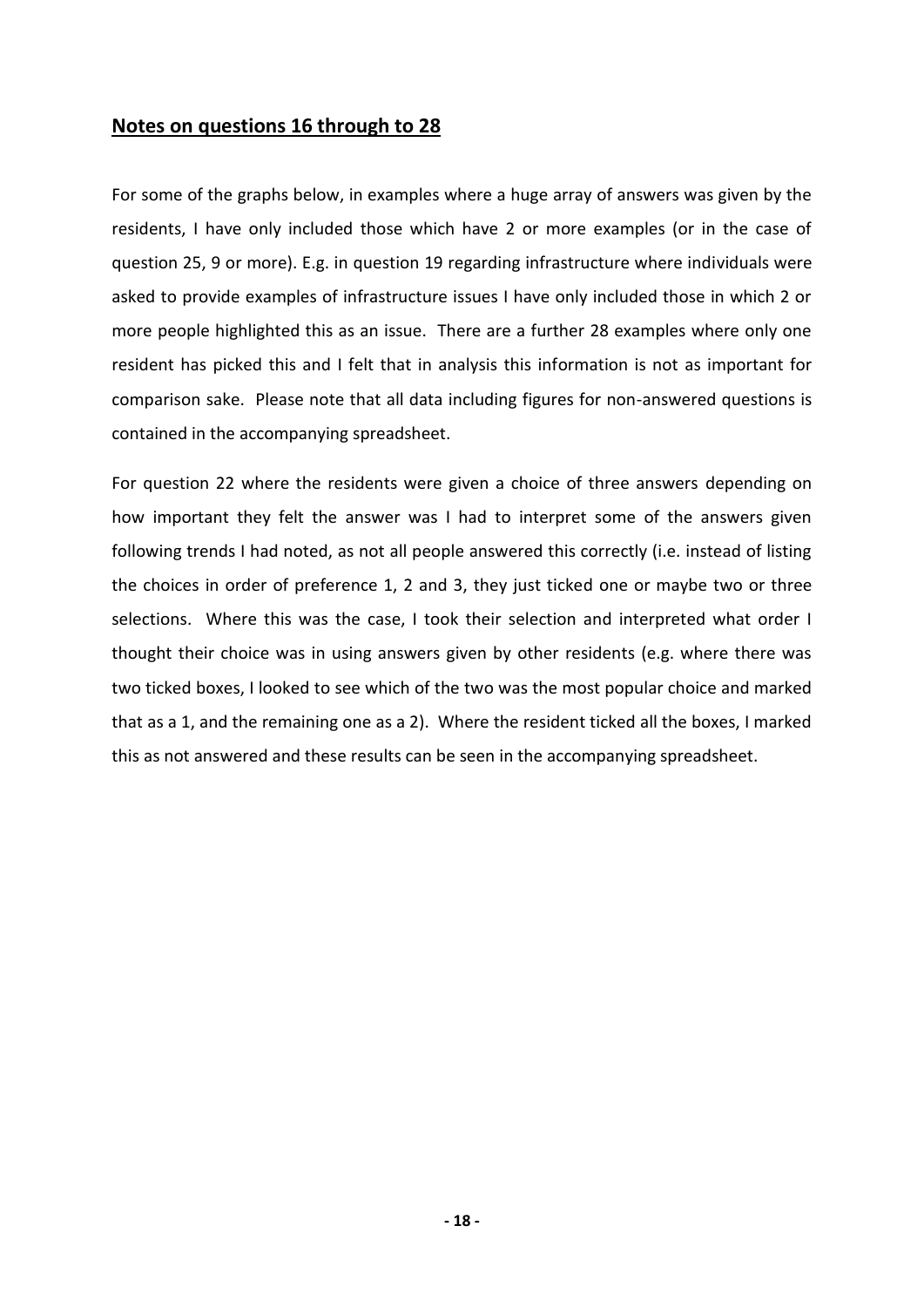# **QUESTION 16 - Retail**



What type of shopping street scene do you most favour?

## **Comments**

For the question regarding what shopping street scene the residents of Rawdon prefer the majority favoured traditional shop frontages with 56% of all answers given choosing this. Second favoured was a farmers' market with 24.6%. Most residents did not wish to see modern according to this question. Of the remaining 14 who chose 'another statement' 2 chose 'Traditional.'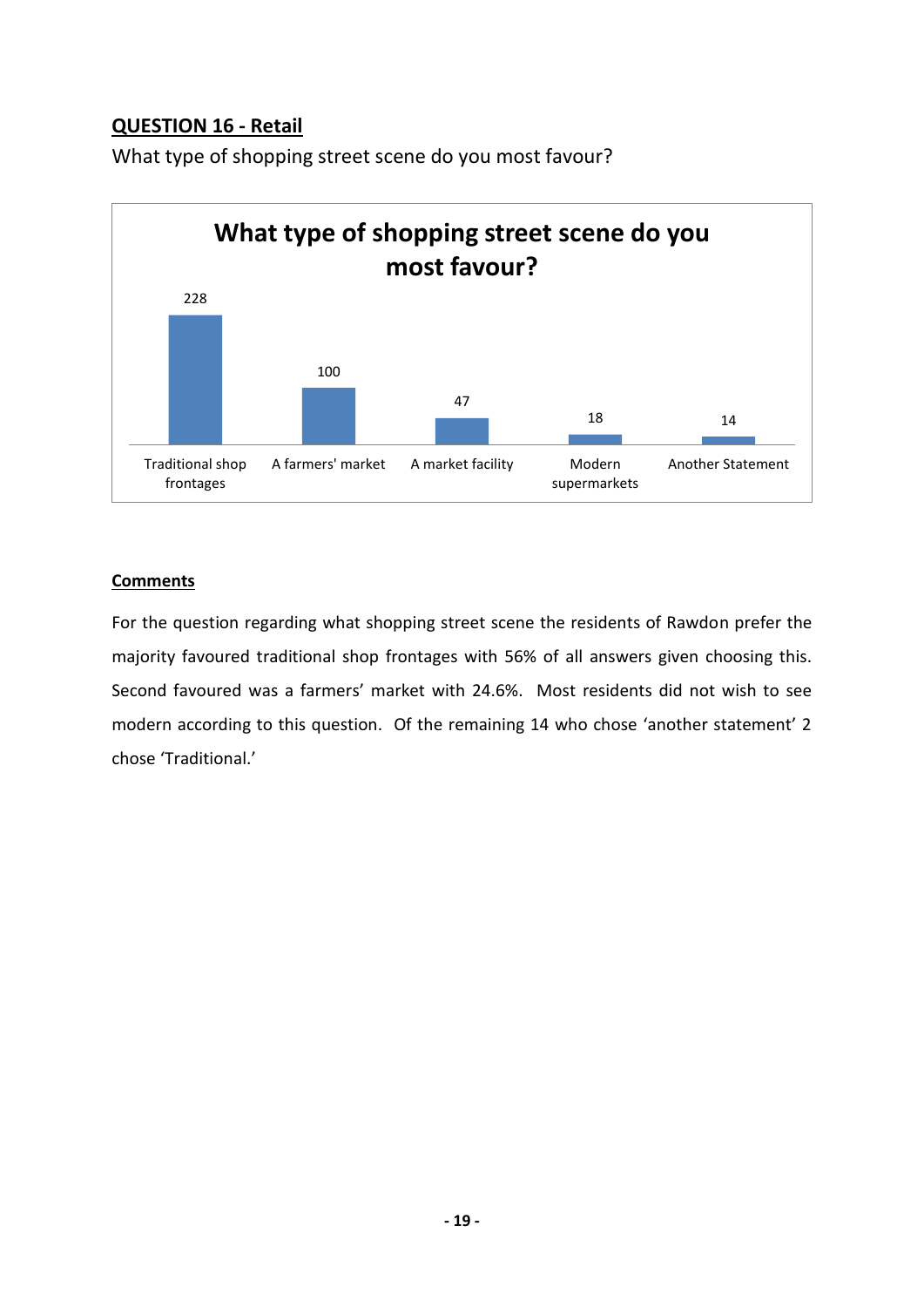# **Question 17 – Retail**



How can we best help preserve independent shops?

## **Comments**

For the question regarding how independent shops in Rawdon can best be preserved, The most popular answer was greater parking provision in shopping areas with 44.3% of all answers given choosing this. Second favoured was planning restrictions on the use of shops with which was chosen by 118 of the residents. Third with 72 was to have more time restrictions to prevent all day parking. Of the 25 who chose another statement the three most popular suggestions with 3 each were more parking, reduction of rent on shops, and a limit on the development of supermarkets (this last choice mirrors the low selection in favour of supermarkets in question 16 along with a further suggestion of no supermarkets whatsoever). There were also 5 other suggestions pertaining to parking which again reflects the number one suggestion in the choices given.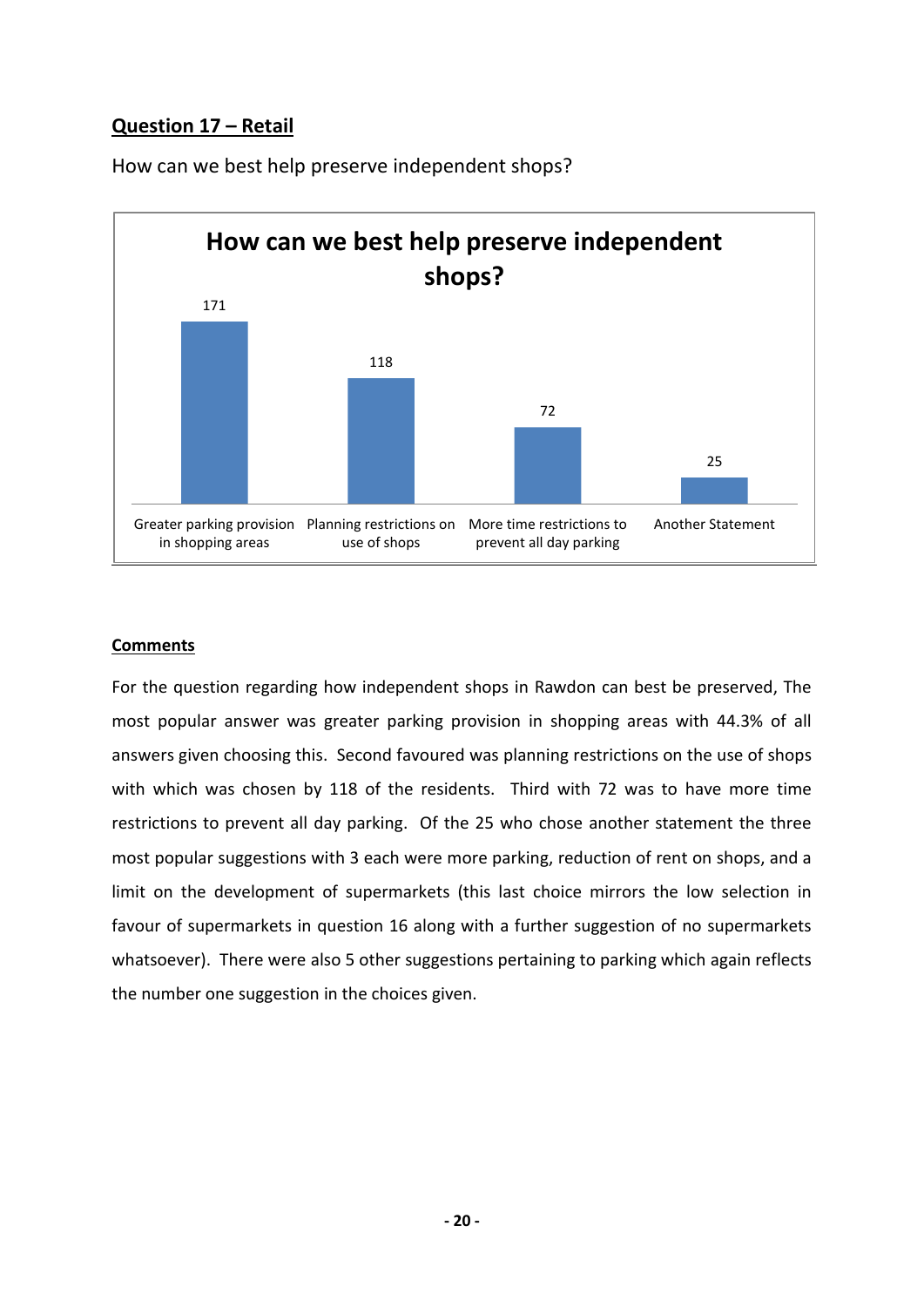# **Question 18 – Retail**

Is there any type of shop we should encourage more of?



## **Comments**

Of the 284 suggestions put forward by residents regarding what types of shop which should be encouraged 99 chose Greengrocers, which equates to 34.9% of all suggestions.  $2^{nd}$ ,  $4^{th}$ ,  $10<sup>th</sup>$  and  $12<sup>th</sup>$  were also suggestions for Butchers, Bakers, Delis and Fishmongers which suggests fresh food outlets are a priority for many of the residents. 21 residents feel that Independent stores should be encouraged which stays in line with shops such as Greengrocers and Butchers, as does the 15 who selected local. Other notable suggestions include cafes/bars/restaurants, Post offices, newsagents and chemists.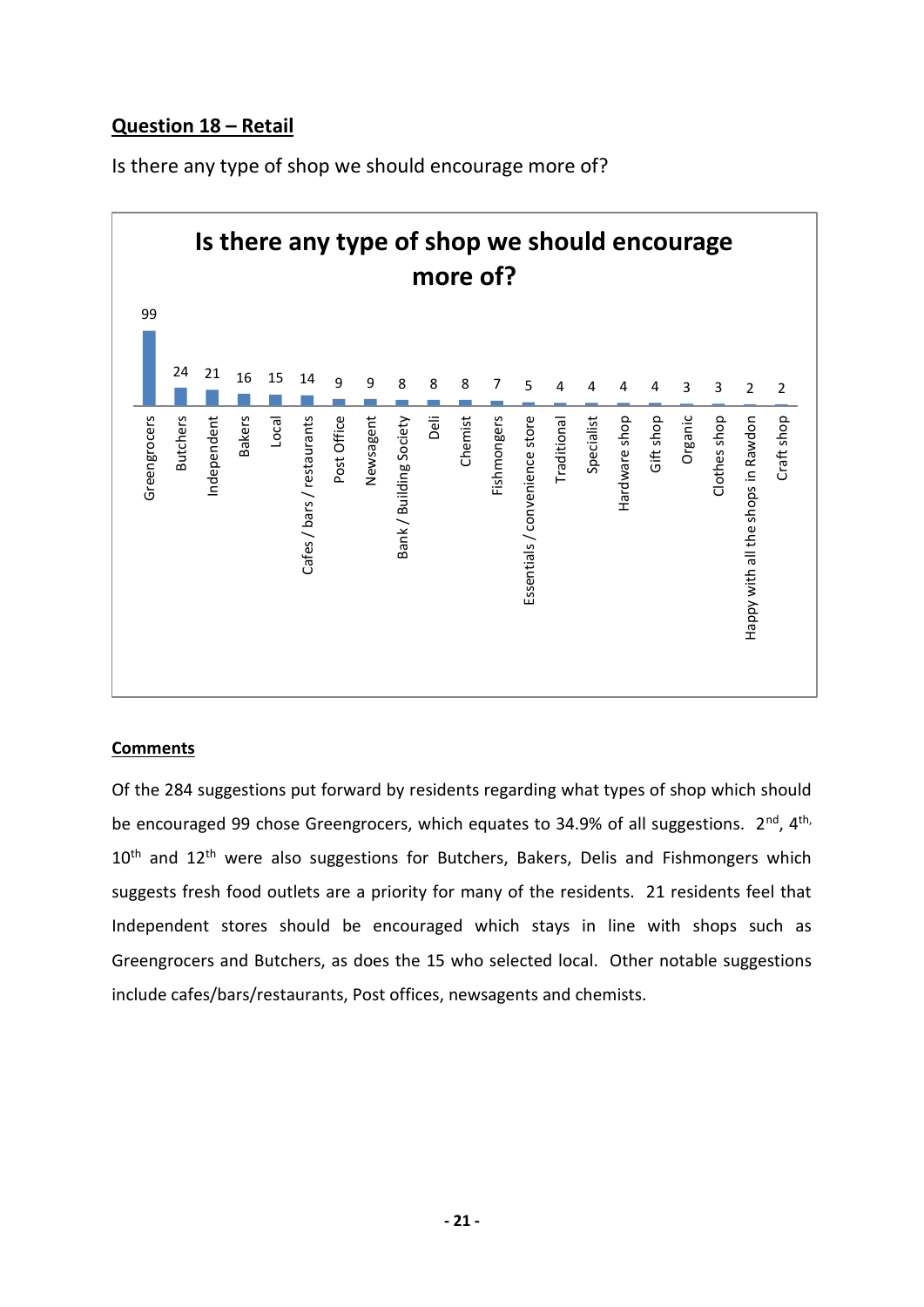# **Question 19a – Infrastructure**

Please identify any road infrastructure issues of which you are aware.



## **Comments**

Two major areas of discontent amongst residents were the A65 and Bayton Lane with 30% of all answers given being these two roads. The condition of Layton Lane and the volume of traffic on Apperley Lane were also regularly mentioned with the remainder of selections being a great variety of areas and issues which are all listed in the accompanying spreadsheet.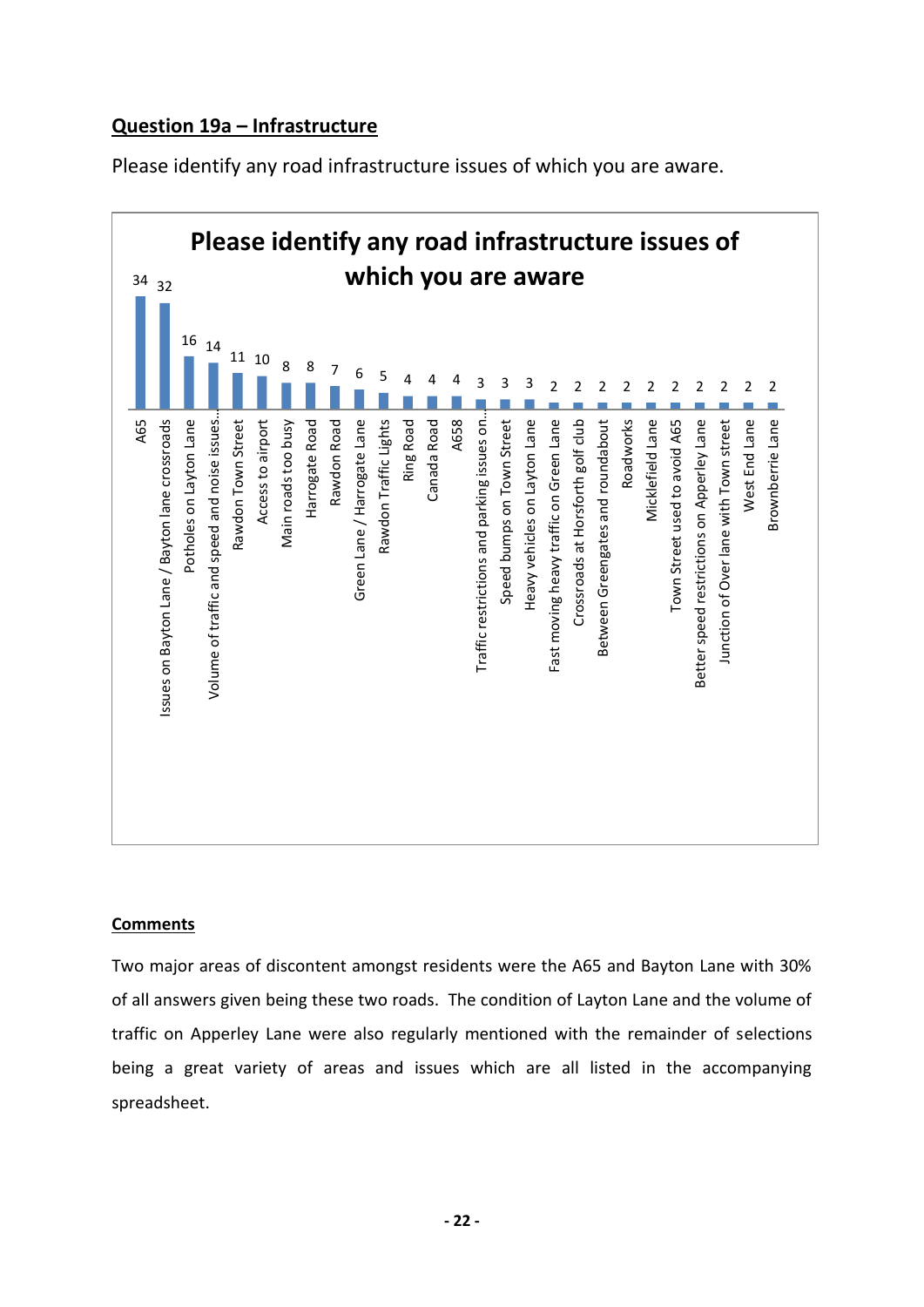## **Question 19b – Infrastructure**

How could this be improved?



## **Comments**

The majority of people who raised potholes on Layton Lane as an issue have also suggested resurfacing Layton Lane as an improvement (15). There are also suggestions to widen both the A65 (4) and Bayton lane (6) and also to install traffic lights on Bayton Lane which again is in keeping with the two major issues highlighted by residents. Speed calming measures are also highlighted in several suggestions (speed warning signs  $-$  5, speed restrictions  $-$  3, speed cameras on Town Street  $-2$ , speed restrictions on Apperley Lane  $-2$ ). The remainder of suggestions are of great varieties which are all listed in the accompanying spreadsheet.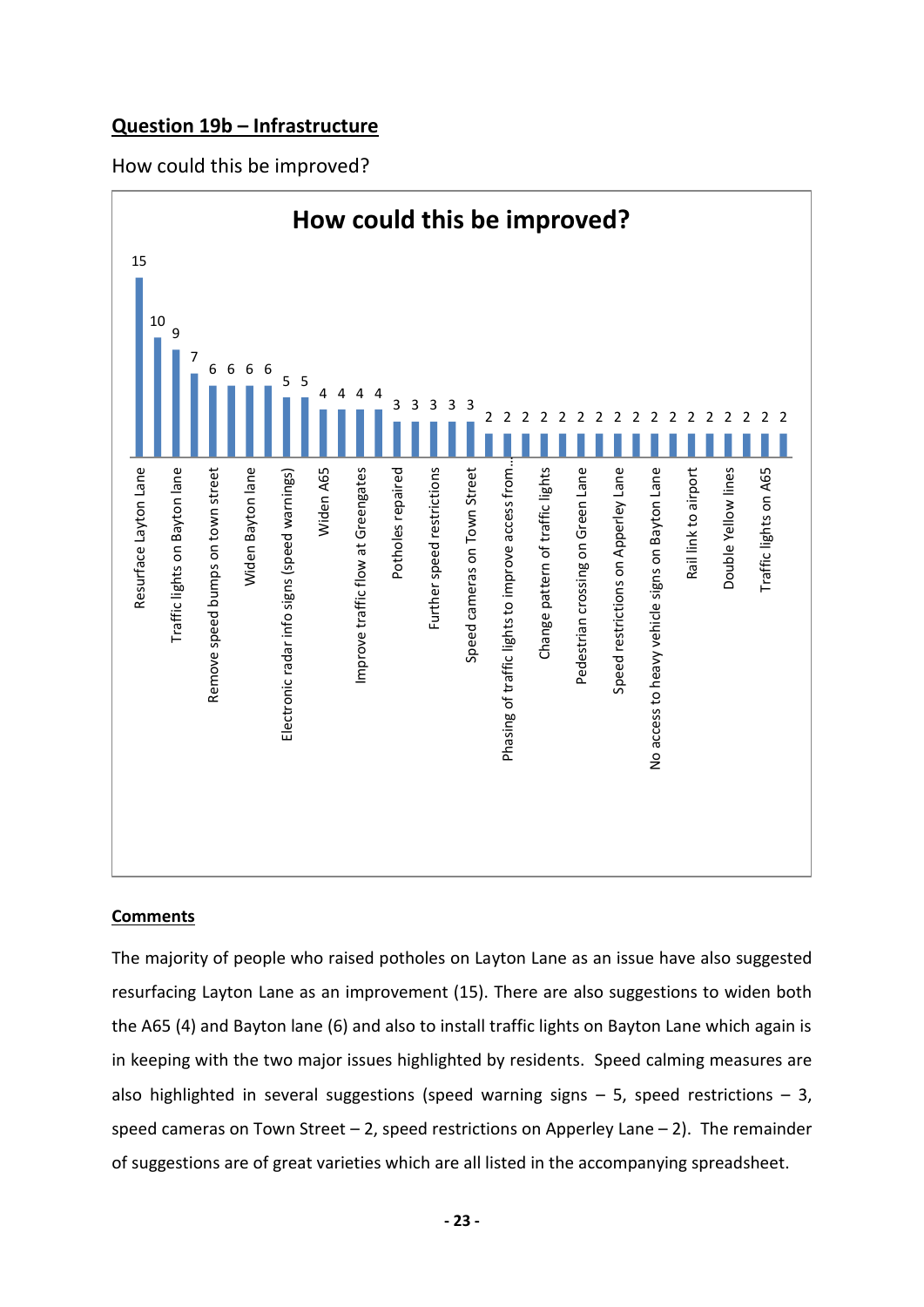# **Question 20 – Infrastructure**



What services do you feel need larger provision?

## **Comments**

For the question regarding which services need larger provision, the selection was fairly even across the board with Schools only edging Doctors by 5 selections, and Dentists only 10 behind. This shows that general feeling is that the three given choices are all of fairly equal importance to the community and residents would be interested in investment in all areas. Of the 21 selections of other options, 4 people felt there were enough services in Rawdon already with youth services, chemists and a rail service having 2 selections each.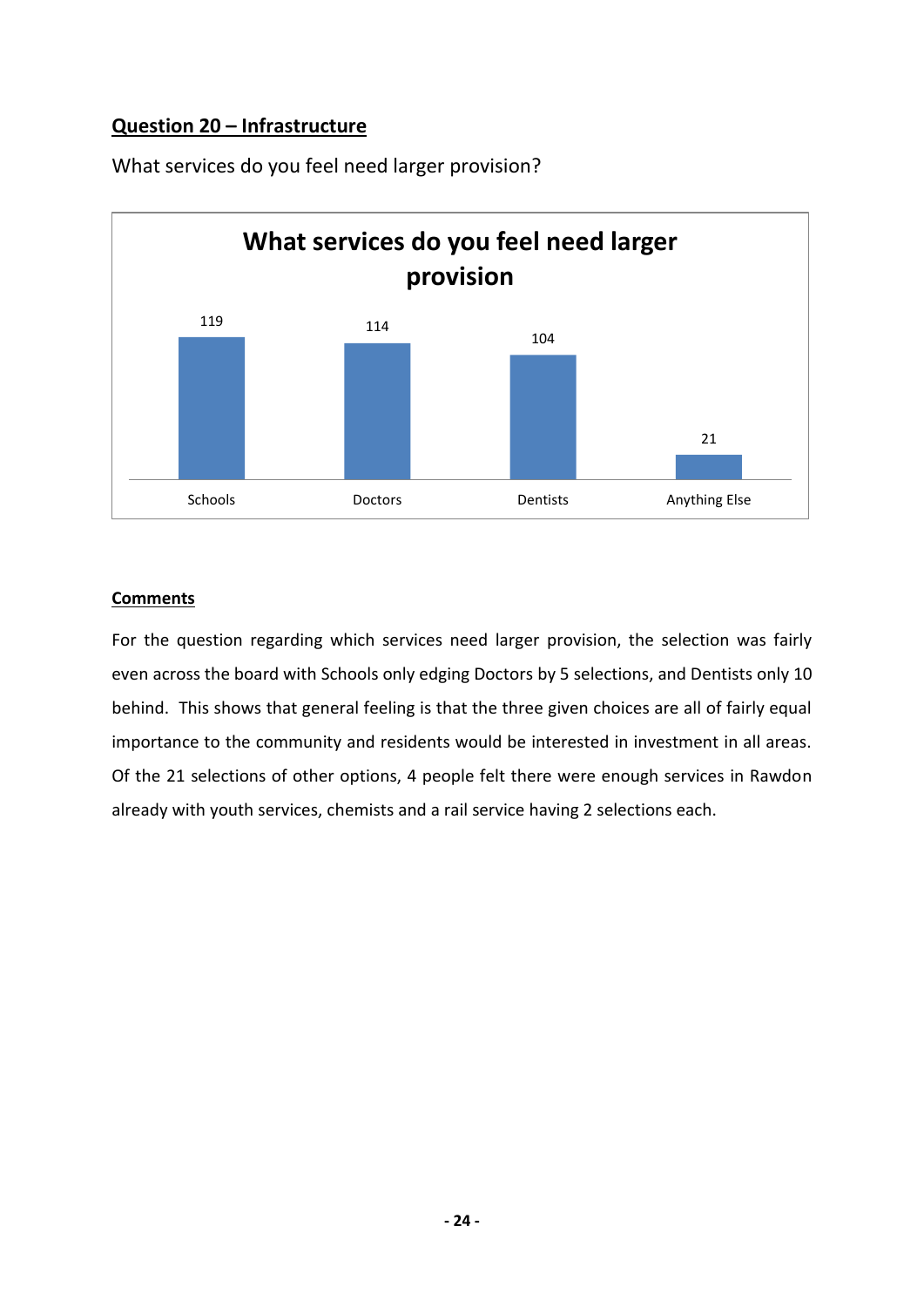# **Question 21 – Infrastructure**



What improvements to transport provision would benefit you?

## **Comments**

When asked about improvements to transport provision the majority of residents focussed on public transport with improvements in bus and rail services the main concern and both having a near equal selection by residents who answered. However all options were well represented with extra parking spaces not far behind, and the improvement off footpaths and cycle routes also receiving fairly equal selection by residents.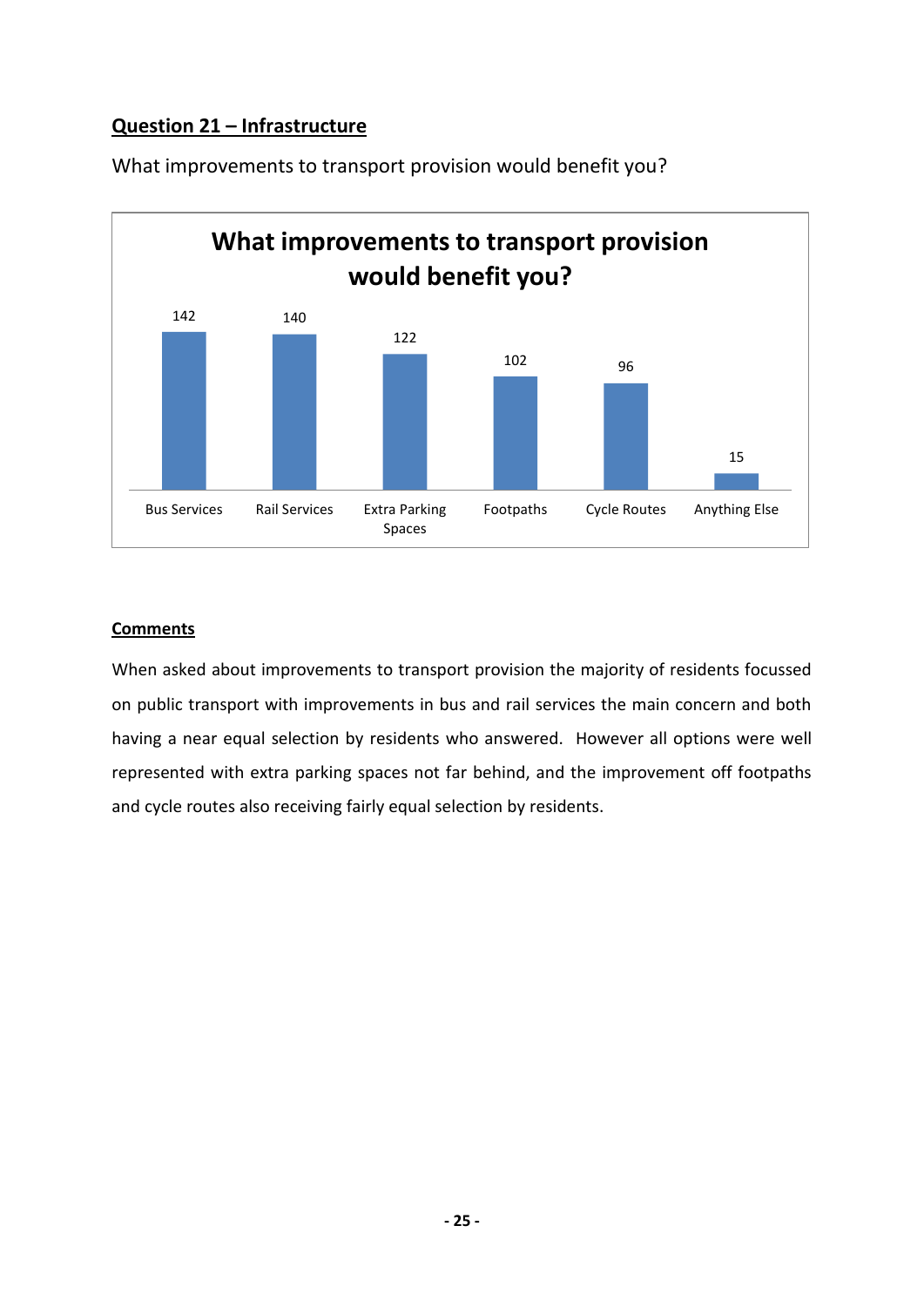# **Question 22 – Infrastructure**

What improvements to transport provision would benefit you?



## **Comments**

Residents by far chose green belt and green spaces as the most important environmental issue to them. The second most chosen number one environmental issue was that of Litter, fly tipping and graffiti which received an equal representation throughout this question.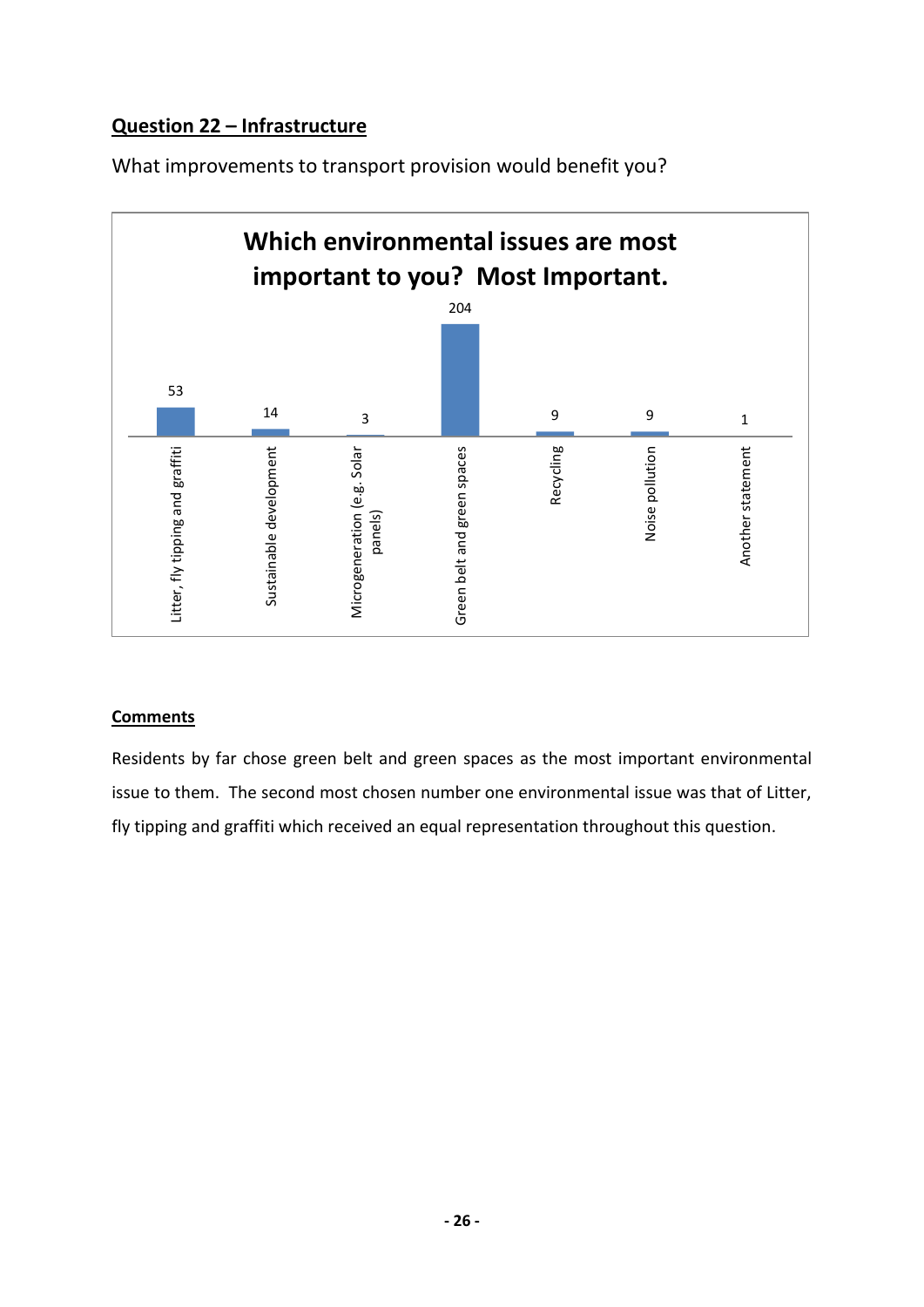

## **Comments**

The second most important issue was Litter, fly tipping and graffiti, but for the number 2 issue there was also a good representation for Sustainable development and Noise pollution (which when read in conjunction with question 19 could be in reference to traffic). Green belt and green spaces does have some second choices showing it is a concern across the board and recycling also shows it is a concern for residents. Microgeneration as with choice 1 has very little representation and this seems to suggest it is not seen as a pressing concern for many of the residents.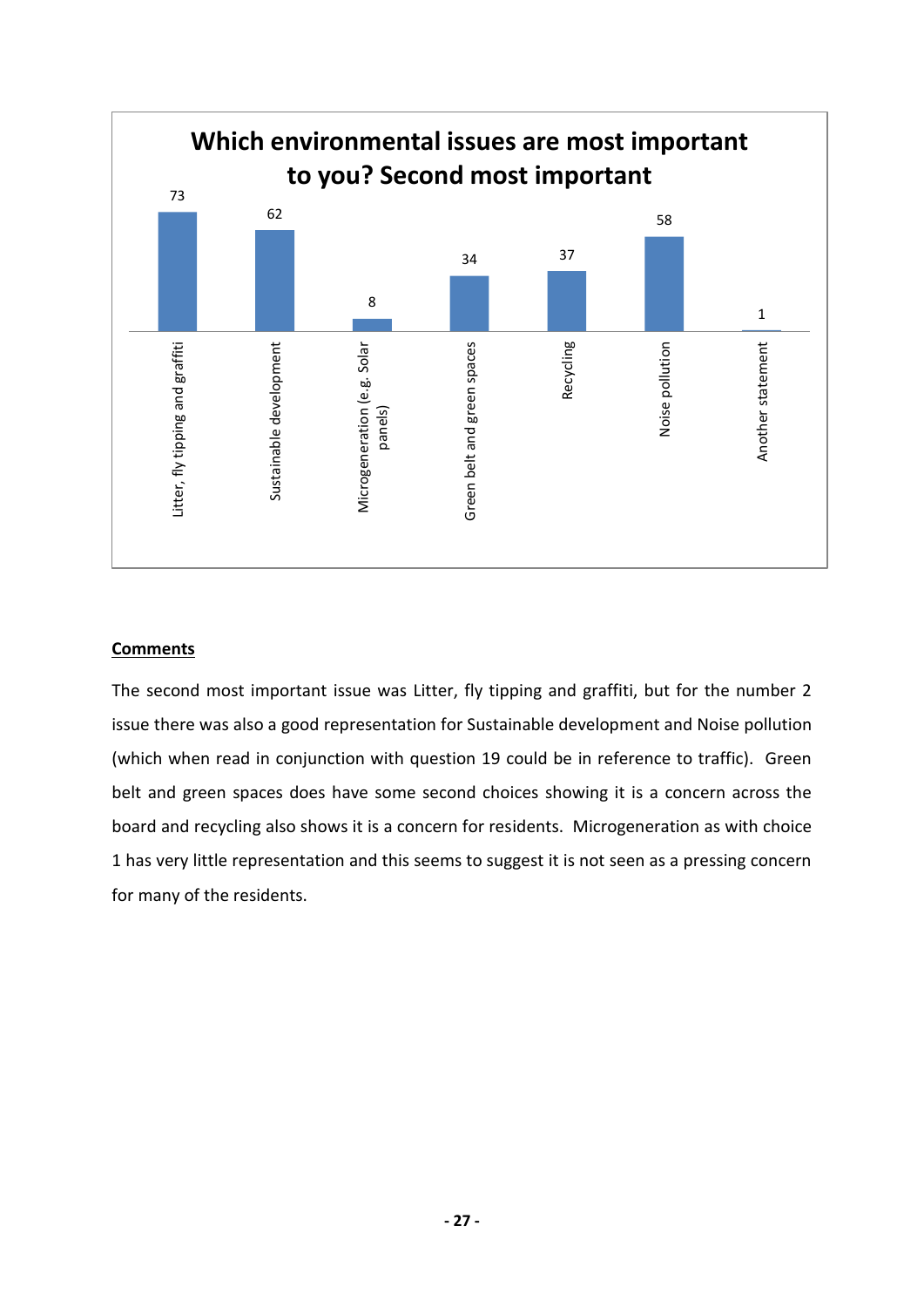

#### **Comments**

The third most important environmental issue for residents is a fairly similar result to the previous choice with Litter, fly tipping and graffiti proving to be the major concern. Sustainable development, Noise pollution and recycling again all have very even representation among residents.

In conclusion for this question, Green belt and green spaces are the most pressing environmental concern with Litter, fly tipping and graffiti the second most pressing concern. Sustainable development is the third most pressing issue, but this is very closely followed by both noise pollution and recycling. Overall Microgeneration has some representation but is not really a major concern for the residents. Of the people who chose another statement, 2 of these were with regards to smells from the abattoir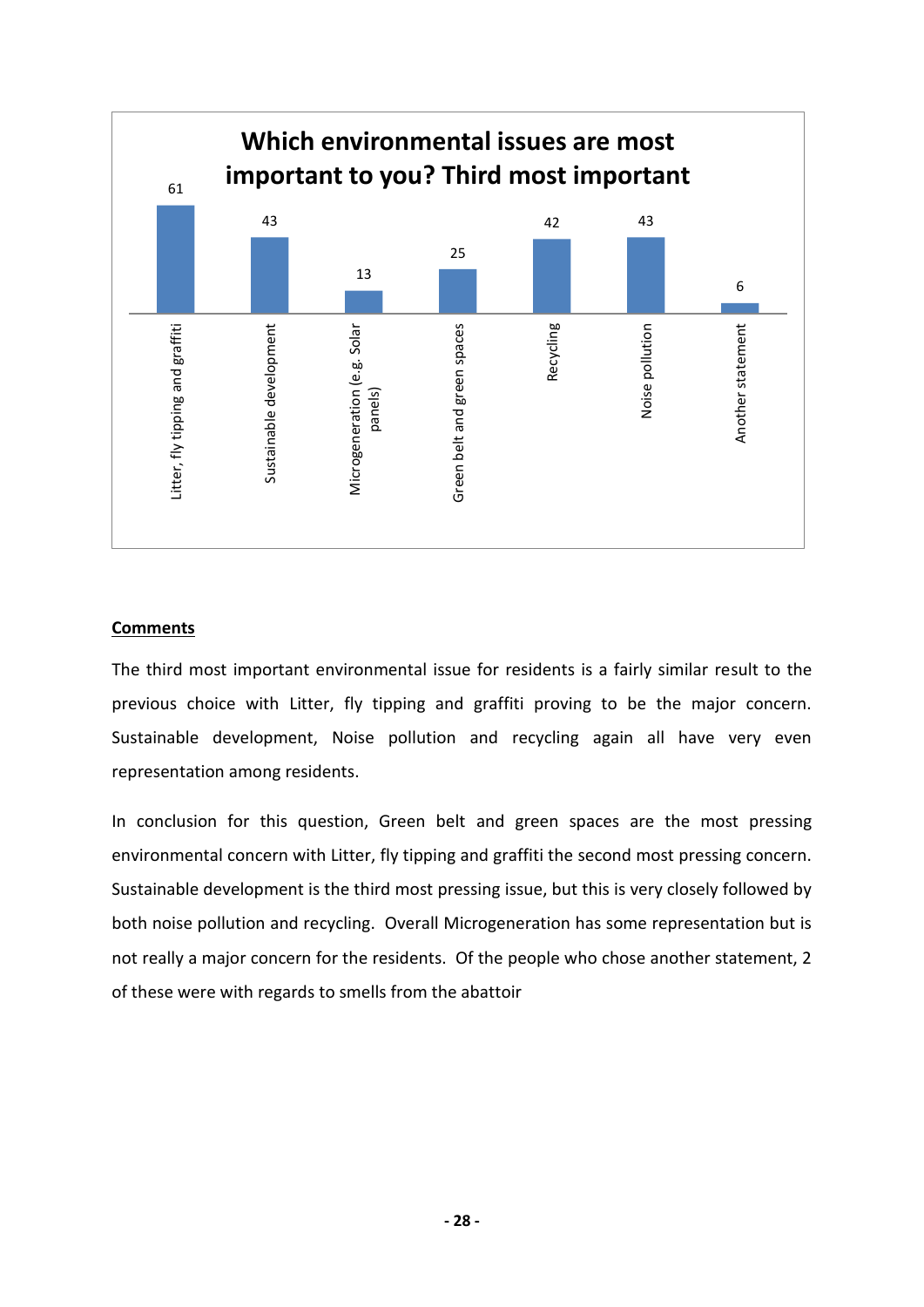# **Question 23 – Environment**



What environmental restrictions should apply to housing, old and new?

## **Comments**

As can be seen in the above graph, the spread between the three choices was a fairly steady curve with a well-defined first, second and third choices. The most popular choice was that all new housing should have gardens. Still popular but behind the first choice was that all new housing should be environmentally sustainable and although third, it was still a popularly held belief that paving over gardens should be discouraged. It should be noted that many of the residents selected all three as choices.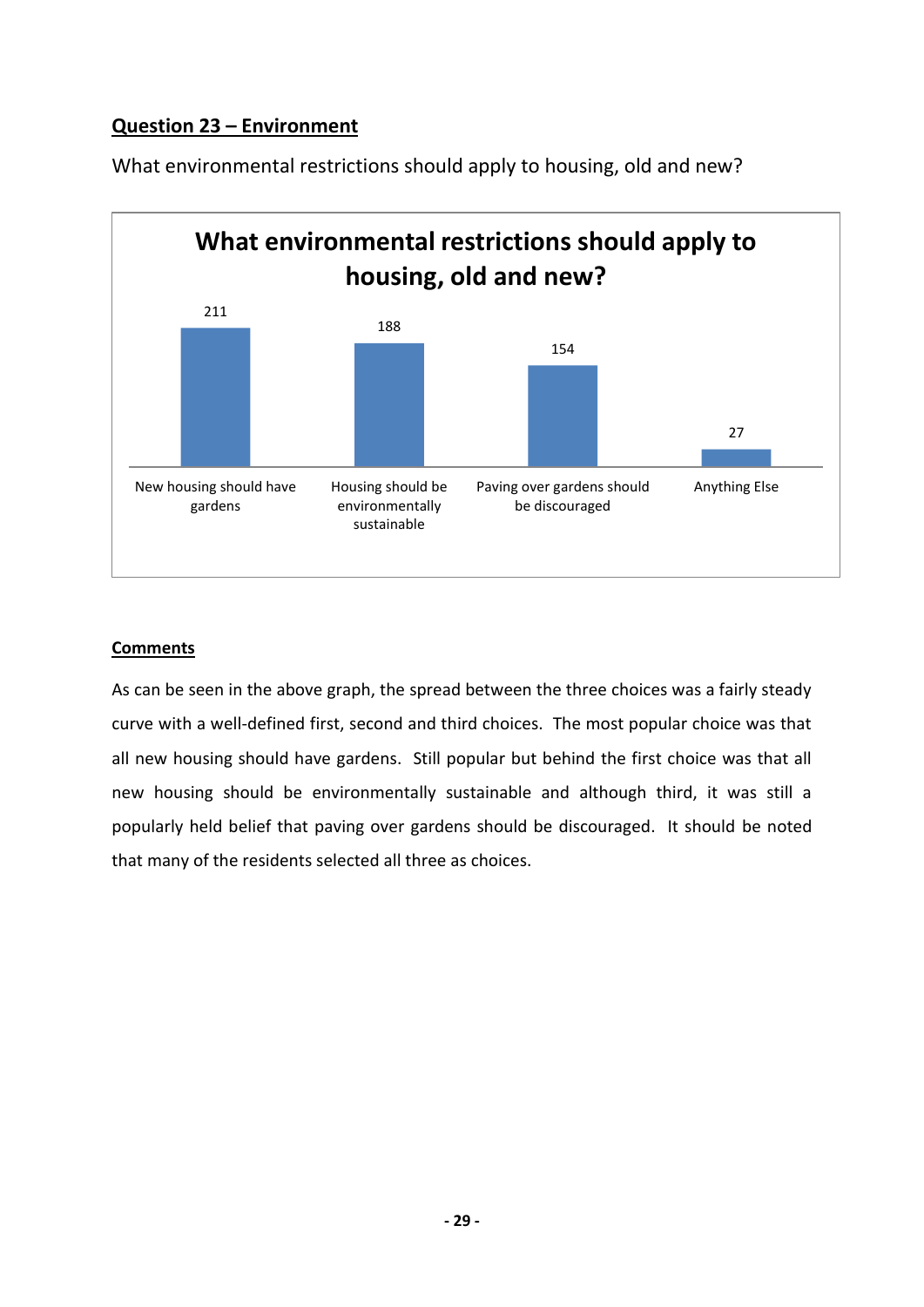# **Question 24 – Environment**



Which green spaces deserve 'Community Green Space' status?

## **Comments**

As can be seen above, the most popular green space within Rawdon is the Billing with 159 people advising they would be against any development taking place there. Second was the area surrounding Micklefield Park followed by Rawdon Littlemoor. Many of the residents chose several places they wished to be noted and this is reflected in the high numbers of choices, even though 94 chose not to give any answer at all.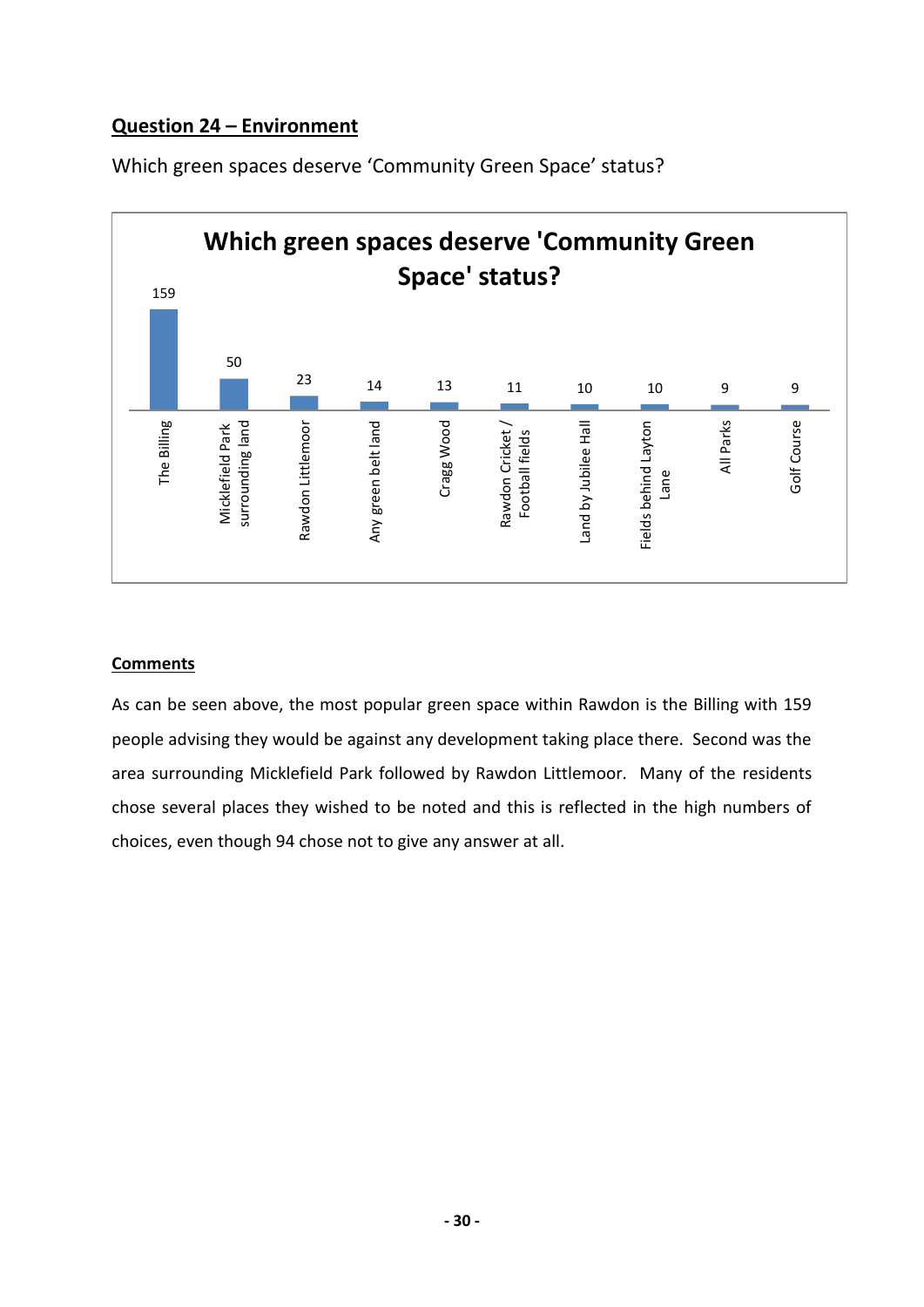# **Question 25 – Employment**

Should the Neighbourhood Plan address issues relevant to job creation and local business?



## **Comments**

For question 25 regarding whether the neighbourhood plan should address issues regarding job creation there was a large majority of residents who answered who feel that it is part of the role of the Neighbourhood Plan to look to bring new employment opportunities into the area with over two thirds choosing yes. It should be noted though that 75 residents chose not to answer the question at all meaning that the total of residents who chose yes is actually nearer to half, with the remainder either not wanting employment to be an issue, or maybe not feeling it is relevant to them.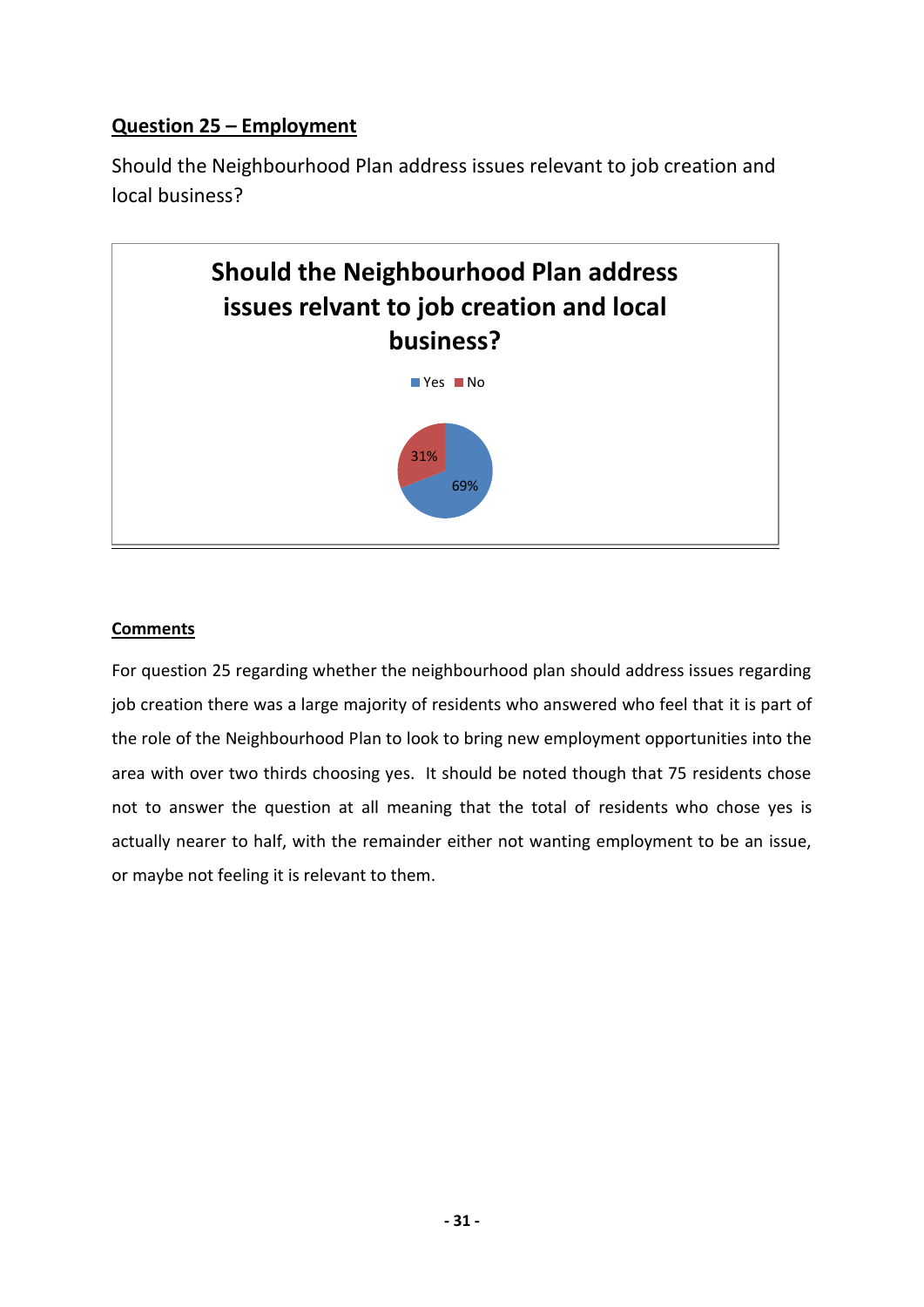## **Question 26 – Employment**



What types of businesses are suited to Rawdon?

## **Comments**

The overriding opinion on which businesses are suited to Rawdon is that farming is best suited to the area. This reflects the residents' environmental concerns of green belt and green land being the most important issue. Many of the residents however also feel that retail and office based businesses also fit in to the area. The least popular choice is that of light industrial which again reflects the green belt / green land concern, and also the previously mentioned issues of heavy vehicles on the roads in question 19.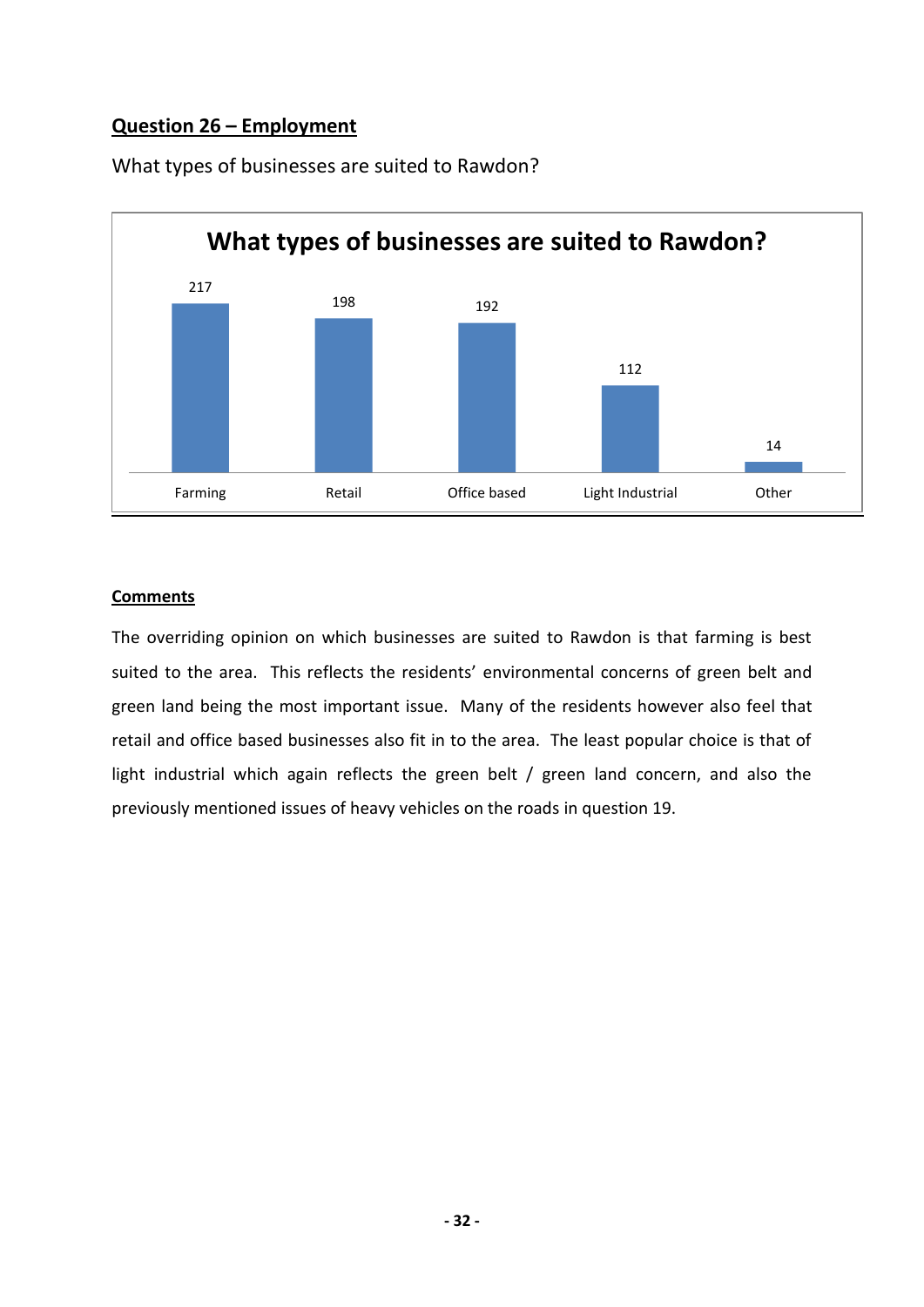# **Question 27 – Employment**



Should the Neighbourhood Plan seek to encourage more of these?

## **Comments**

The question of whether Rawdon should encourage new businesses into the area almost reflects the previous questions results but with retail being narrowly the most popular choice of new business to bring into the area. Farming again would be encouraged, but it should also be noted that 31 people feel that there should be no new business encouraged to move into the area. This alongside the 49 people who failed to answer may suggest that there is also a sense of a notable portion of the community who are happy with what Rawdon has already.